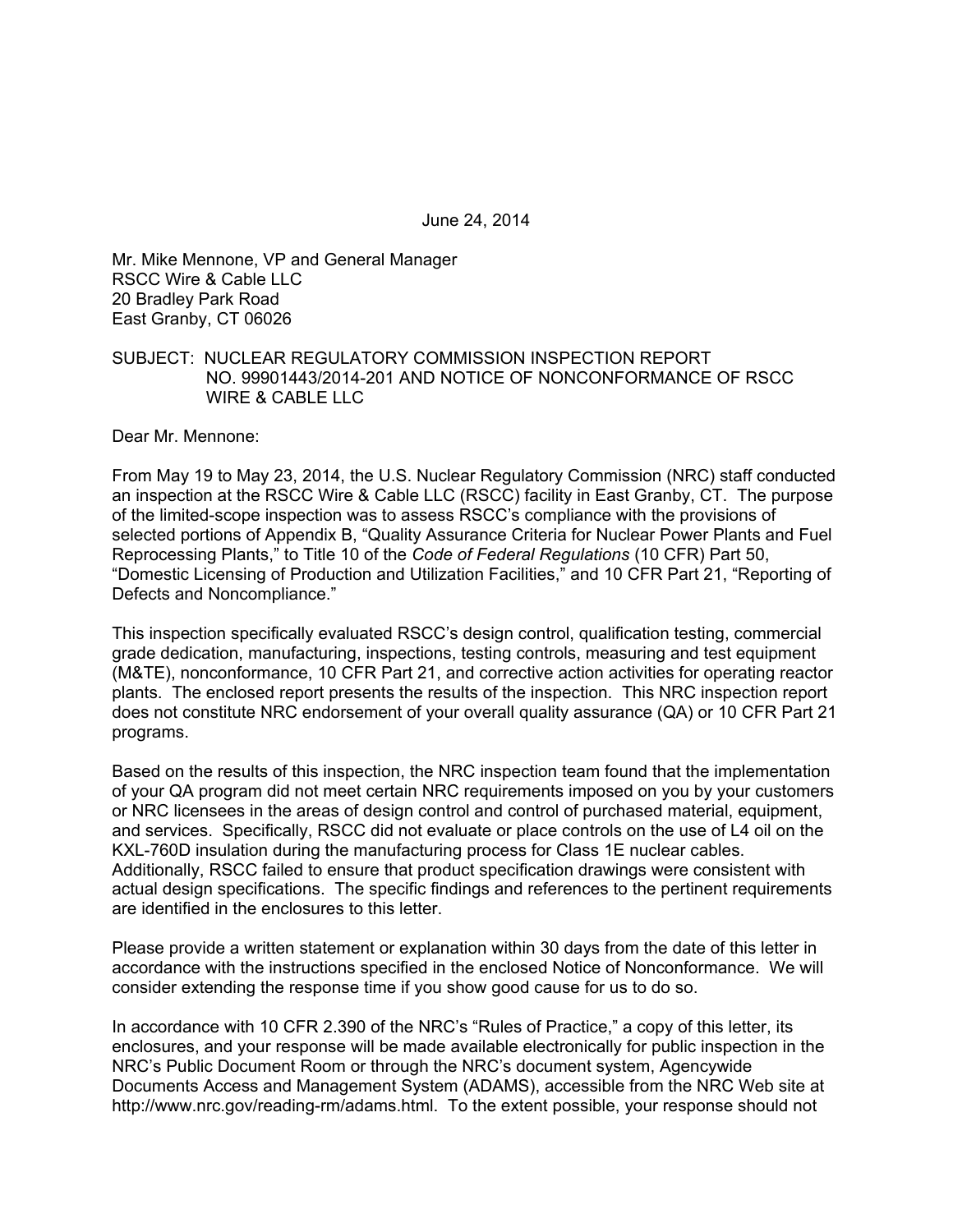#### M. Mennone  $-2$  -

include any personal privacy, proprietary, or Safeguards Information so that it can be made available to the public without redaction. If personal privacy or proprietary information is necessary to provide an acceptable response, then please provide a bracketed copy of your response that identifies the information that should be protected and a redacted copy of your response that deletes such information. If you request that such material is withheld from public disclosure, you must specifically identify the portions of your response that you seek to have withheld and provide in detail the bases for your claim (e.g., explain why the disclosure of information will create an unwarranted invasion of personal privacy or provide the information required by 10 CFR 2.390(b) to support a request for withholding confidential commercial or financial information). If Safeguards Information is necessary to provide an acceptable response, please provide the level of protection described in 10 CFR 73.21.

Sincerely,

### */RA/*

Richard A. Rasmussen, Chief Electrical Vendor Branch Division of Construction Inspection and Operational Programs Office of New Reactors

Docket No.: 99901443

Enclosures:

- 1. Notice of Nonconformance
- 2. Inspection Report 99901443/2014-201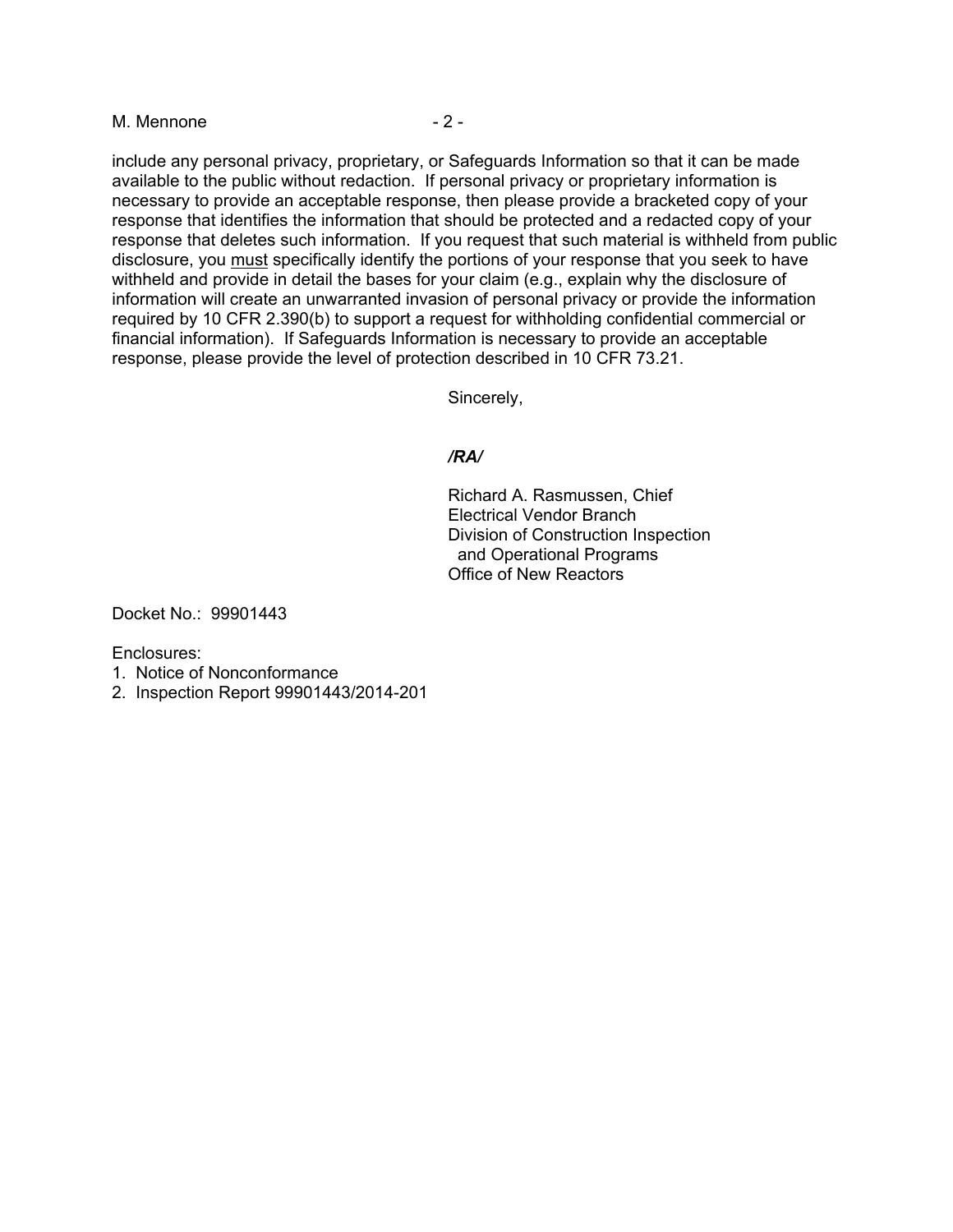M. Mennone  $-2$  -

include any personal privacy, proprietary, or Safeguards Information so that it can be made available to the public without redaction. If personal privacy or proprietary information is necessary to provide an acceptable response, then please provide a bracketed copy of your response that identifies the information that should be protected and a redacted copy of your response that deletes such information. If you request that such material is withheld from public disclosure, you must specifically identify the portions of your response that you seek to have withheld and provide in detail the bases for your claim (e.g., explain why the disclosure of information will create an unwarranted invasion of personal privacy or provide the information required by 10 CFR 2.390(b) to support a request for withholding confidential commercial or financial information). If Safeguards Information is necessary to provide an acceptable response, please provide the level of protection described in 10 CFR 73.21.

Sincerely,

Richard A. Rasmussen, Chief Electrical Vendor Branch Division of Construction Inspection and Operational Programs Office of New Reactors

Docket No.: 99901443

Enclosures:

- 1. Notice of Nonconformance
- 2. Inspection Report 99901443/2014-201

### **DISTRIBUTION:**

**ASakadales** ERoach KKavanagh Mike.Mennone@r-scc.com

| ADAMS ACCESSION No.: ML14164A502 |                             |                 | *Concurred via email | <b>NRO-002</b> |
|----------------------------------|-----------------------------|-----------------|----------------------|----------------|
|                                  | <b>OFFICE</b> NRO/DCIP/EVIB | NRO/DCIP/EVIB   | NRO/DCIP/EVIB        | NRO/DCIP/MVIB  |
| <b>NAME</b>                      | EHuang                      | <b>JJimenez</b> | ARamirez             | LMicewski      |
| <b>DATE</b>                      | 06/19/2014                  | 06/18/2014      | 06/18/2014           | 06/19/2014     |
| <b>OFFICE</b>                    | NRO/DCIP/QVIB               | RII             | NRO/DCIP             | NRO/DCIP/EVIB  |
| <b>NAME</b>                      | <b>TKendzia</b>             | DTerry-Ward     | <b>TFrye</b>         | RRasmussen     |
| <b>DATE</b>                      | 06/18/2014                  | 06/23/2014      | 06/23/2014           | 06/24/2014     |
|                                  |                             |                 |                      |                |

# **OFFICIAL RECORD COPY**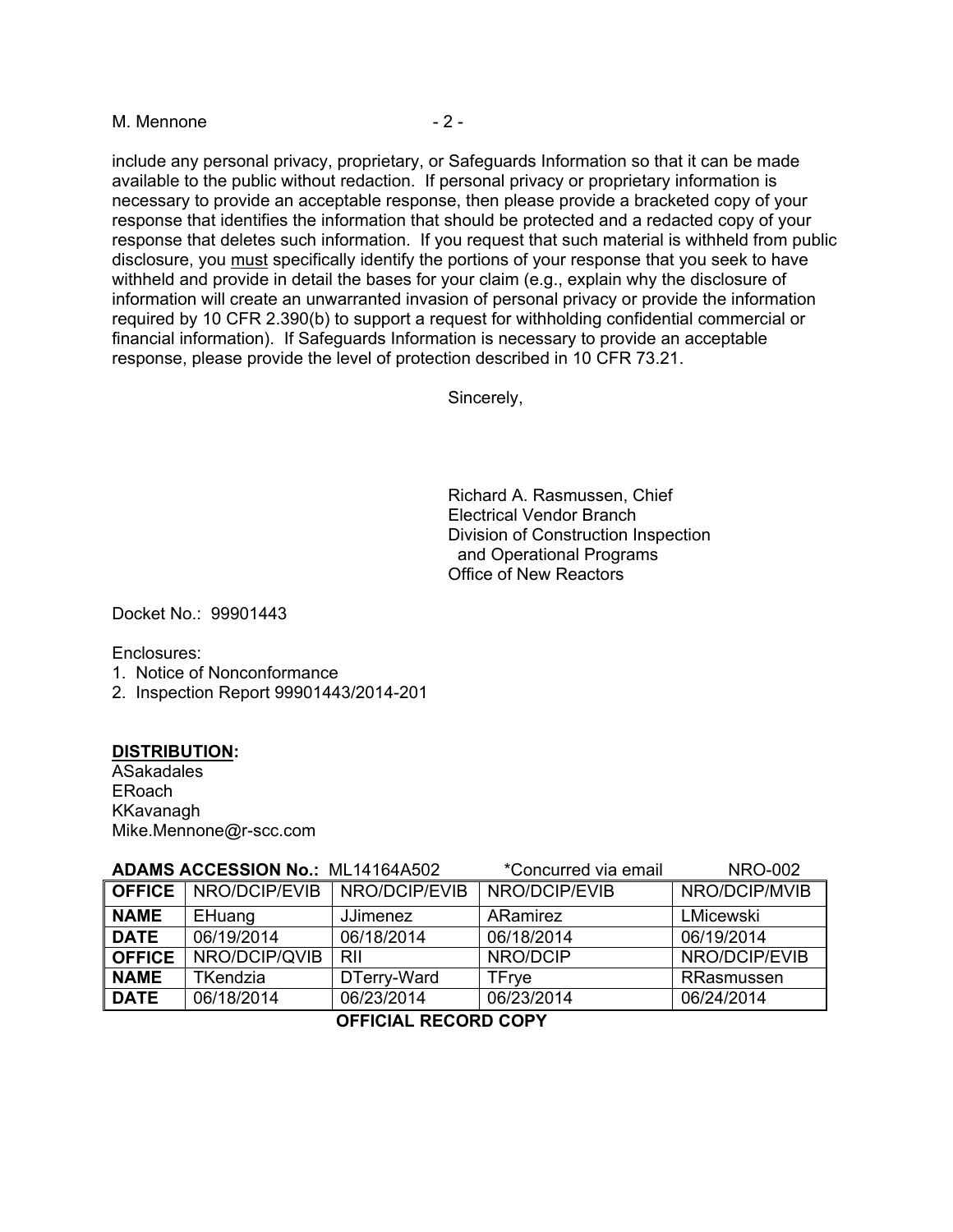# **NOTICE OF NONCONFORMANCE**

East Granby, CT 06026

RSCC Wire & Cable, LLC. Docket No.: 99901443 20 Bradley Park Road Inspection Report No.: 99901443/2014-201

Based on the results of a Nuclear Regulatory Commission (NRC) inspection conducted at the RSCC Wire & Cable, LLC (RSCC) facility in East Granby, CT, on May 19–23, 2014, certain activities were not conducted in accordance with NRC requirements which were contractually imposed on RSCC by NRC licensees:

A. Criterion III of Appendix B to Title 10 of the *Code of Federal Regulations* (10 CFR) Part 50 states in part that, "Measures shall also be established for the selection and review for suitability of application of materials, parts, equipment, and processes that are essential to the safety-related functions of the structures, systems and components."

Contrary to the above, as of May 23, 2014, RSCC failed to review suitability of all material used during original qualification of cable. Specifically, L4 oil is used on the KXL-760D insulation as part of the manufacturing process for Class 1E nuclear cables. The effect on the qualification in accordance with Qualification Test Report #QR-5804 was indeterminate since RSCC's initial review did not find documentation that the oil was used on the sample that was qualified and there are also no controls on the oil to ensure that there were no changes to the composition/quality of the oil or screening for possible contaminants that may affect the original qualification assumptions.

This issue has been identified as Nonconformance 99901443/2014-201-01.

B. Criterion III of Appendix B to 10 CFR Part 50 states in part that, "Measures shall be established to assure that applicable regulatory requirements and the design basis, as defined in § 50.2 and as specified in the license application, for those structures, systems, and components to which this appendix applies are correctly translated into specifications, drawings, procedures, and instructions."

Contrary to the above, as of May 23, 2014, RSCC failed to correctly translate design specifications into their specification drawings. Specifically, product specification drawing TD-005418 for a 1/C 2 AWG power cable is inconsistent with actual design specifications. Upon review of the calculation basis for the product specification drawing, the actual minimum bend radius should be higher than what was listed on the product specification drawing, and the maximum pulling tension value was also incorrect. This product specification drawing is utilized by customers for installation of cables and for other engineering and design-related activities.

This issue has been identified as Nonconformance 99901443/2014-201-02

Please provide a written statement or explanation to the U.S. Nuclear Regulatory Commission, ATTN: Document Control Desk, Washington, DC 20555-0001, with a copy to the Chief, Construction Electrical Vendor Branch, Division of Construction Inspection and Operational Programs, Office of New Reactors, within 30 days of the date of the letter transmitting this Notice of Nonconformance. This reply should be clearly marked as a "Reply to a Notice of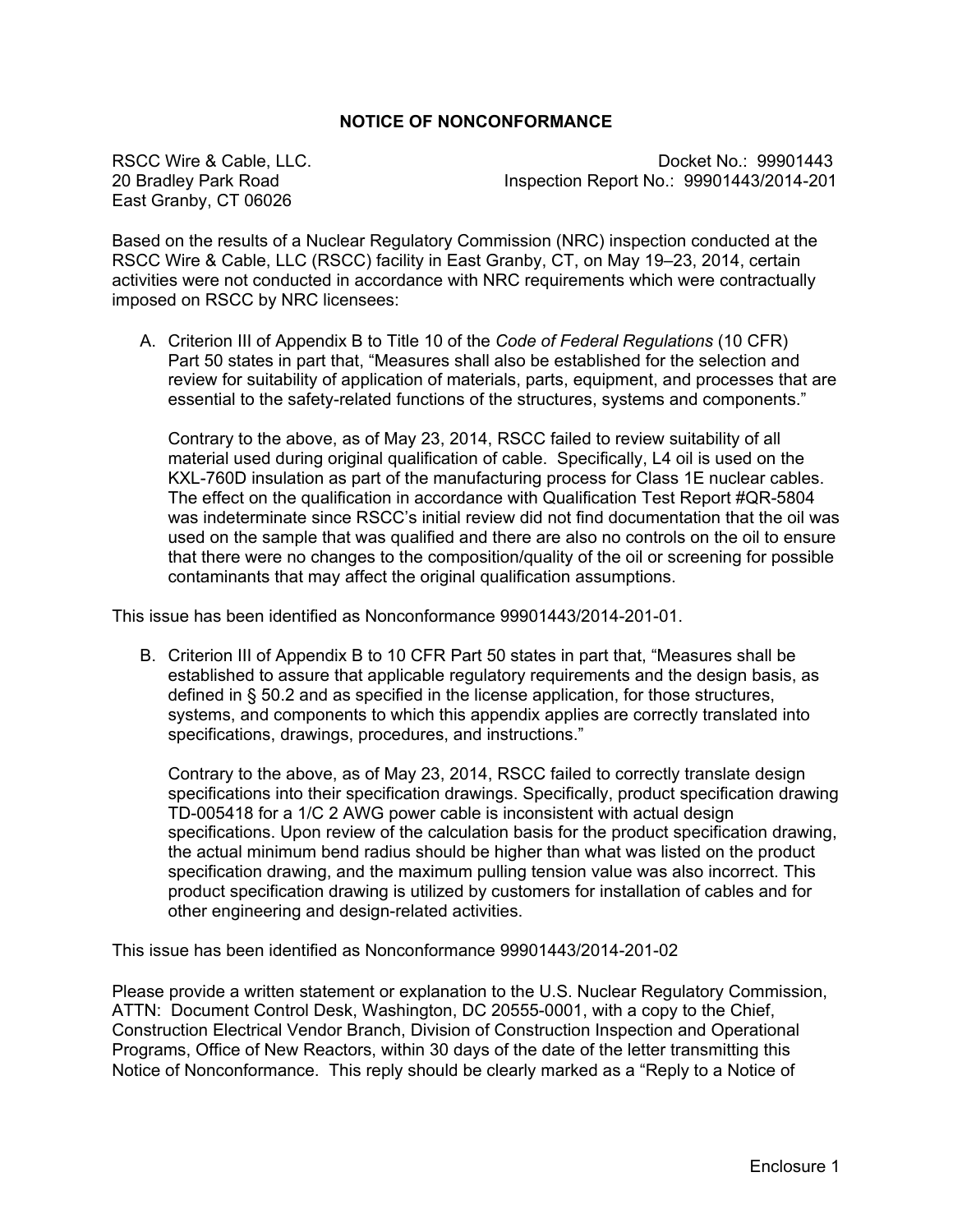Nonconformance" and should include for each noncompliance: (1) the reason for the noncompliance, or if contested, the basis for disputing the noncompliance; (2) the corrective steps that have been taken and the results achieved; (3) the corrective steps that will be taken to avoid noncompliances; and (4) the date when your corrective action will be completed. Where good cause is shown, consideration will be given to extending the response time.

Because your response will be made available electronically for public inspection in the NRC Public Document Room or through the NRC's Agencywide Documents Access and Management System (ADAMS), accessible from the NRC Web site at http://www.nrc.gov/reading-rm/adams.html, to the extent possible, it should not include any personal privacy, proprietary, or safeguards Information so that it can be made available to the public without redaction. If personal privacy or proprietary information is necessary to provide an acceptable response, then please provide a bracketed copy of your response that identifies the information that should be protected and a redacted copy of your response that deletes such information. If you request withholding of such material, you must specifically identify the portions of your response that you seek to have withheld and provide in detail the bases for your claim of withholding (e.g., explain why the disclosure of information will create an unwarranted invasion of personal privacy or provide the information required by 10 CFR 2.390(b) to support a request for withholding confidential commercial or financial information). If safeguards information is necessary to provide an acceptable response, please provide the level of protection described in 10 CFR 73.21.

Dated this the 23th day of June 2014.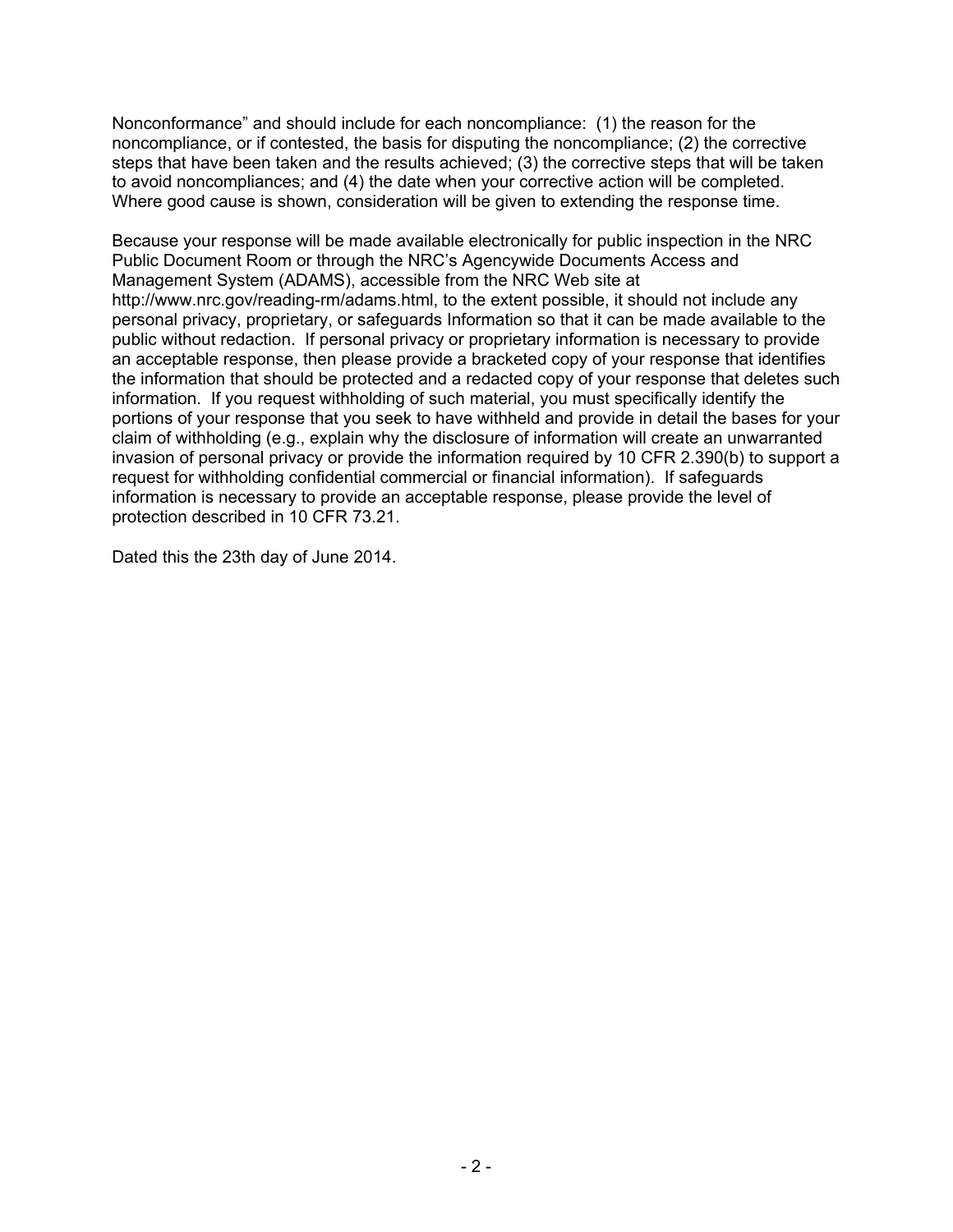### **U.S. NUCLEAR REGULATORY COMMISSION OFFICE OF NEW REACTORS DIVISION OF CONSTRUCTION INSPECTION AND OPERATIONAL PROGRAMS VENDOR INSPECTION REPORT**

| Docket No.:              | 99901443                                                                                                                                                                   |
|--------------------------|----------------------------------------------------------------------------------------------------------------------------------------------------------------------------|
| Report No.:              | 99901443/2014-201                                                                                                                                                          |
| Vendor:                  | <b>RSCC Wire &amp; Cable LLC</b><br>20 Bradley Park Road<br>East Granby, CT 06026                                                                                          |
| <b>Vendor Contact:</b>   | Mr. Mike Mennone, VP and General Manager<br>mmennone@r-scc.com                                                                                                             |
| Background:              | RSCC Wire & Cable, located at 20 Bradley Park Road, East<br>Granby, CT, provides Class 1E cables and commercial-grade<br>dedication services to U.S. nuclear power plants. |
| <b>Inspection Dates:</b> | May 19-23, 2014                                                                                                                                                            |
| Inspection Team Leader:  | Eugene Huang, NRO/DCIP/EVIB                                                                                                                                                |
| NRC inspection team:     | Jose Jimenez, NRO/DCIP/EVIB<br>Annie Ramirez, NRO/DCIP/EVIB<br>Laura Micewski, NRO/DCIP/MVIB<br>Thomas Kendzia, NRO/DCIP/QVIB<br>Denise Terry-Ward, RII                    |
| Approved by:             | Richard A. Rasmussen, Chief<br><b>Electrical Vendor Branch</b><br>Division of Construction Inspection and Operational Programs<br><b>Office of New Reactors</b>            |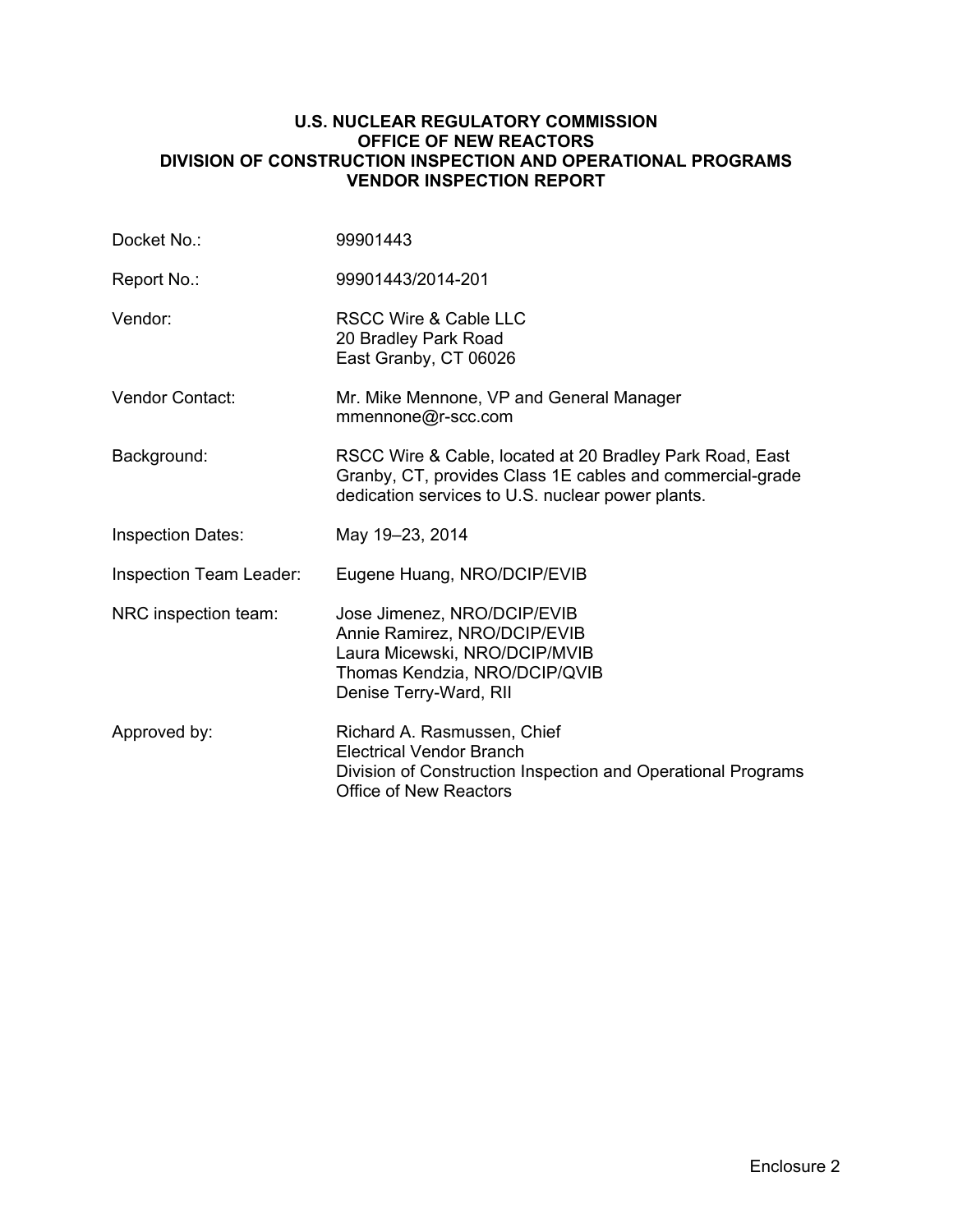# **EXECUTIVE SUMMARY**

### RSCC Wire & Cable, LLC 99901443/2014-201

The U.S. Nuclear Regulatory Commission (NRC) conducted this vendor inspection to verify that RSCC Wire & Cable, LLC (hereafter referred to as RSCC), implemented an adequate quality assurance (QA) program that complies with the requirements of Appendix B, "Quality Assurance Criteria for Nuclear Power Plants and Fuel Reprocessing Plants," to Title 10 of the *Code of Federal Regulations* (10 CFR) Part 50, "Domestic Licensing of Production and Utilization Facilities," and 10 CFR Part 21, "Reporting of Defects and Noncompliance." This inspection specifically evaluated RSCC's design, production, testing, and dedication of safety-related cables. The NRC inspection team reviewed the procurement, design, equipment qualification, commercial grade dedication (CGD), inspection and testing of RSCC's cable manufacturing process. The NRC conducted this inspection at RSCC's facility in East Granby, CT.

The following regulations served as the bases for this NRC inspection:

- Appendix B to 10 CFR Part 50
- 10 CFR Part 21

The NRC inspection team used Inspection Procedure (IP) 43002, "Routine Inspections of Nuclear Vendors," dated July 15, 2013, IP 43004, "Inspection of Commercial-Grade Dedication Programs," dated April 25, 2011, and IP 36100, "Inspection of 10 CFR Part 21 and Programs for Reporting Defects and Noncompliance," dated February 13, 2012.

The information below summarizes the results of this inspection.

# 10 CFR Part 21 Program

The NRC inspection team determined that the implementation of RSCC's program for 10 CFR Part 21 was consistent with the regulatory requirements of 10 CFR Part 21. No findings of significance were identified.

### Commercial Grade Dedication and the Manufacturing Process

The NRC inspection team determined that the implementation of RSCC's programs for the assembly, inspection, testing, and commercial-grade dedication activities was consistent with the regulatory requirements of Criterion III, "Design Control," Criterion IV, "Procurement Document Control," Criterion VII, "Control of Purchased Material, Equipment, and Services," Criterion X, "Inspection," and Criterion XI, "Test Control," of Appendix B to 10 CFR Part 50. No findings of significance were identified.

### Design Control

The NRC inspection team determined that RSCC has not established a program that adequately implements the requirements of Criterion III, "Design Control," of Appendix B to 10 CFR Part 50. The NRC inspection team issued Nonconformance 99901443/2014-201-01, for RSCC's failure to evaluate and put controls on the use of L4 oil on the KXL-760D insulation during the manufacturing process for Class 1E safety-related power cables. In addition, the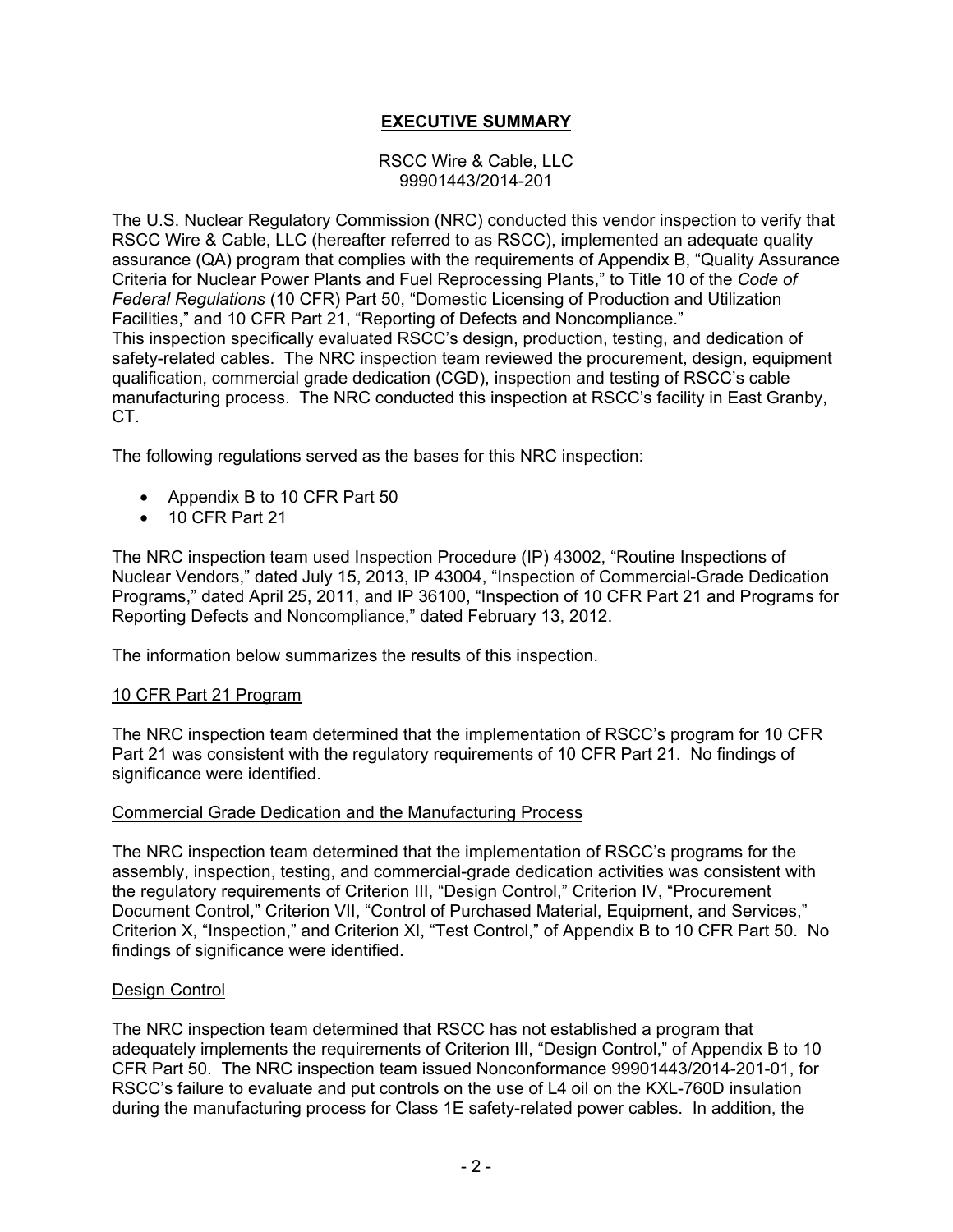NRC inspection team issued Nonconformance 99901443/2014-201-02, for RSCC's failure to correctly translate technical data sheet specification details into their controlled Class 1E Nuclear safety-related product specification drawing.

## Procurement Document Control and Oversight of Contracted Activities

The NRC inspection team determined that the implementation of RSCC's programs for procurement document control and oversight of contracted activities was consistent with the regulatory requirements of Criterion VII, "Control of Purchased Material, Equipment, and Services," of Appendix B to 10 CFR Part 50. No findings of significance were identified.

## Measuring and Test Equipment

The NRC inspection team determined that the implementation of RSCC's program that adequately controls calibration and use of measuring and test equipment was consistent with the regulatory requirements of Criterion XII, "Control of Measuring and Test Equipment," of Appendix B to 10 CFR Part 50. No findings of significance were identified.

### Inspection and Testing

The NRC inspection team determined that the implementation of RSCC's programs for testing and inspection was consistent with the regulatory requirements of Criterion X, "Inspections," and Criterion XI, "Test Control," of Appendix B to 10 CFR Part 50. No findings of significance were identified.

### Nonconformance Program

The NRC inspection team determined that the implementation of RSCC's program that documents and evaluates nonconformances was consistent with the regulatory requirements of Criterion XV, "Nonconforming Materials, Parts, or Components," of Appendix B to 10 CFR Part 50. No findings of significance were identified.

### Corrective Action Program

The NRC inspection team determined that the implementation of RSCC's program that documents and evaluates corrective actions was consistent with the regulatory requirements of Criterion XVI, "Corrective Action," of Appendix B to 10 CFR Part 50. No findings of significance were identified.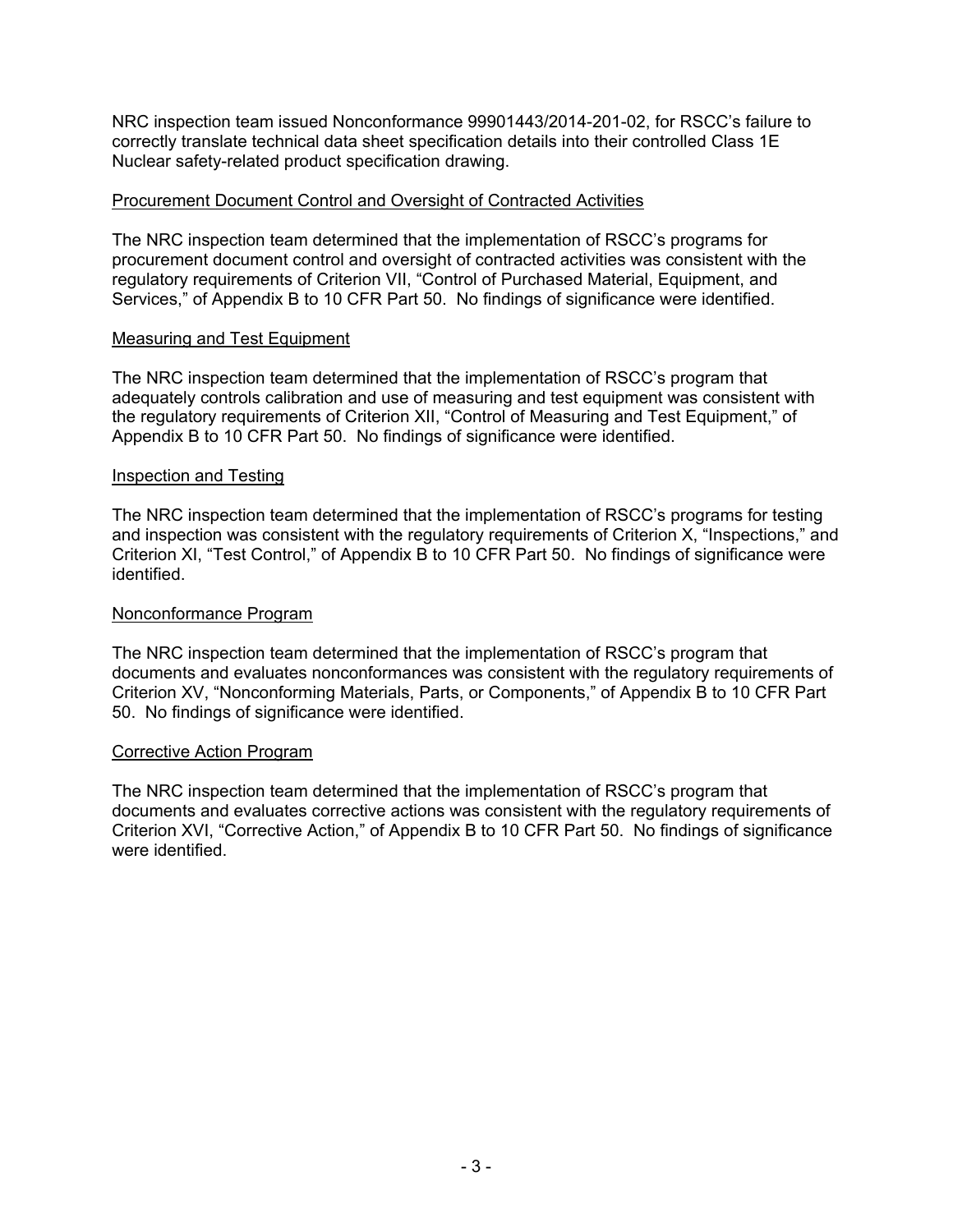# **REPORT DETAILS**

# **1. 10 CFR Part 21**

#### a. Inspection Scope

The NRC inspection team reviewed RSCC's policies and implementing procedures that govern its Title 10 of the *Code of Federal Regulations* (10 CFR) Part 21 program to verify compliance with the requirements of 10 CFR Part 21, "Reporting of Defects and Noncompliance." Specifically, the NRC inspection team reviewed RSCC's 10 CFR 21 procedure which describes the authorities and responsibilities for evaluating and reporting defects and noncompliance.

The NRC inspection team reviewed the procedures for corrective action, nonconformance, and other processes that could identify a defect or nonconformance, to ensure that they provided for screening to determine if an evaluation for 10 CFR Part 21 reporting was required. The NRC inspection team walked down the facility to ensure that the 10 CFR Part 21 postings were in place as required. The NRC inspection team also reviewed the training records for the Director of Quality Assurance, the Quality Control (QC) Manager, and Manager of Applications Engineering to verify those individuals who are authorized to screen for 10 CFR Part 21 reporting were trained on 10 CFR Part 21.

The NRC inspection team reviewed the RSCC procedure for records to ensure it required records to be maintained in accordance with the requirements of 10 CFR Part 21. The NRC inspection team also interviewed the Director of Quality Assurance, the QC Manager, and a sample of staff members of RSCC, on the implementation of the 10 CFR Part 21 program. The NRC inspection team reviewed documentation associated with a 10 CFR Part 21 report made by RSCC in 2012, a 10 CFR Part 21 evaluation that was determined to not be reportable, and a large sample of nonconformance and corrective action reports that were screened to not require 10 CFR Part 21 evaluations, to ensure that the requirements of 10 CFR Part 21 were being adequately implemented.

The attachment to this inspection report lists the individuals interviewed and documents reviewed by the NRC inspection team.

b. Observations and Findings

No findings of significance were identified.

c. Conclusions

The NRC inspection team determined that the implementation of RSCC's program for 10 CFR Part 21 was consistent with the regulatory requirements of 10 CFR Part 21. No findings of significance were identified.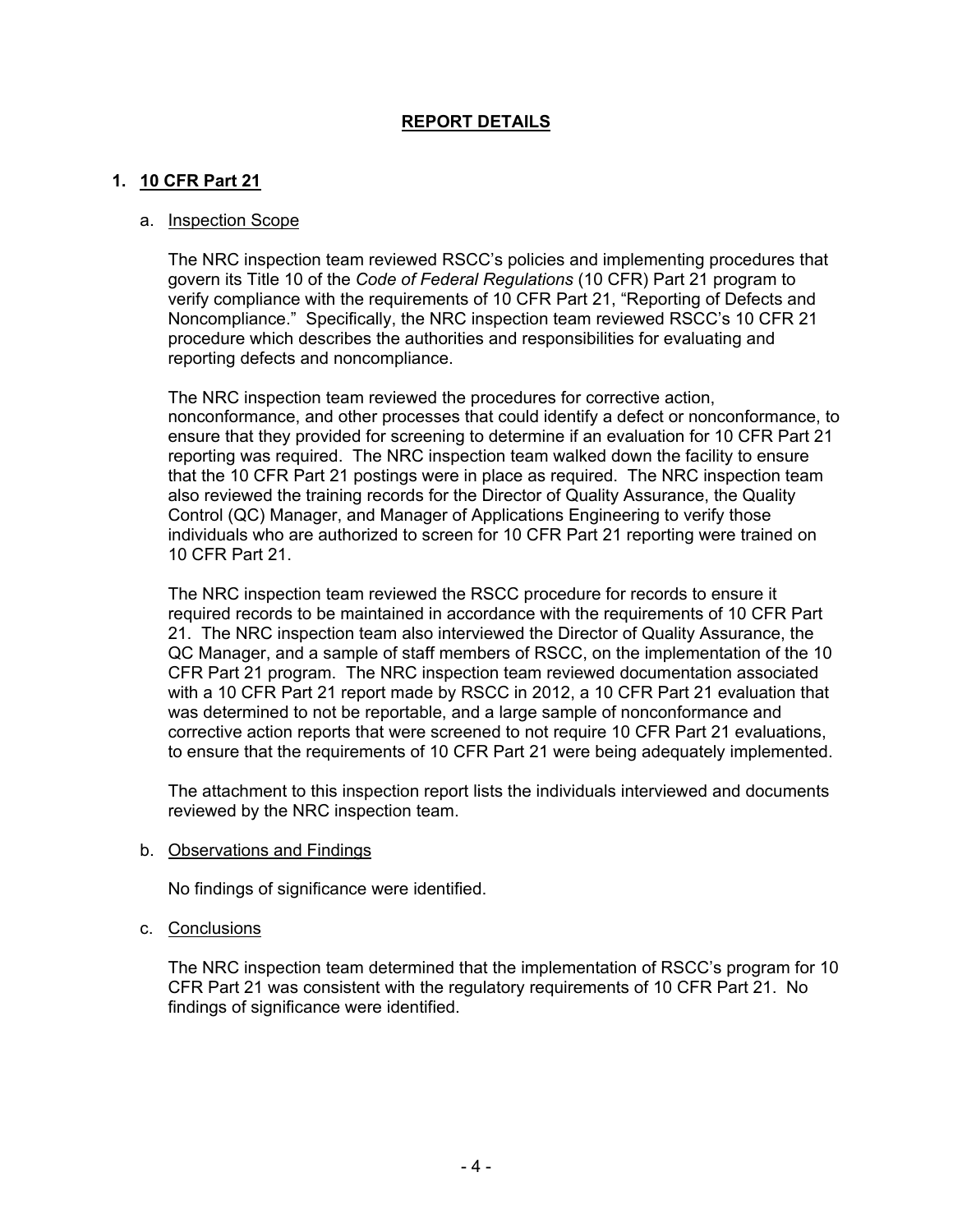# **2. Commercial Grade Dedication and the Manufacturing Process**

## a. Inspection Scope

The NRC inspection team reviewed RSCC's policies and procedures governing the implementation of its commercial-grade dedication program to verify compliance with Criterion III, "Design Control," Criterion IV, "Procurement Document Control," Criterion VII, "Control of Purchased Material, Equipment, and Services," Criterion X, "Inspection," and Criterion XI, "Test Control," of Appendix B to 10 CFR Part 50.

The NRC inspection team reviewed RSCC's standard procedure (SP) 042SP004, "Procedure for Dedication of Commercial Items to Nuclear Safety Related Applications" which provides the methodology for dedicating commercial-grade items/services to be used in the manufacture of safety-related cables, including the development of critical characteristics and the respective acceptance criteria. The NRC inspection team reviewed the nuclear-qualified Firewall III Insulated Wire/Cable product line dedication plans that included critical characteristics for each particular cable design. In addition, the NRC inspection team reviewed a sample of inputs to the dedication process, including: 1) customer/supplier purchase orders (PO), 2) development of critical characteristics, and 3) acceptance process. The NRC inspection team noted that RSCC was in the process of updating the CGD plans for their Firewall III cable product line and will be formalizing the method they use for determining critical characteristics with their procedure for technical evaluations. The NRC inspection team reviewed RSCC surveys of commercial grade suppliers used for the acquisition of raw materials and services to ensure critical characteristics for commercial grade items were appropriately tested or verified, and that the commercial grade items were manufactured in accordance with the supplier's quality assurance program previously validated by RSCC.

The NRC inspection team observed activities related to the manufacture of safety-related cables to ensure personnel were trained, that procedures were available, and that the proper in-process inspections took place. RSCC specification and process engineers were interviewed to verify that manufacturing instructions and procedures were in agreement with activities performed by the operators. The NRC inspection team also observed the receipt inspections for resistors and capacitors used in calibration equipment and specifically verified that the requirements listed in the PO were adequately translated to the dedication plan.

The attachment to this inspection report lists the individuals interviewed and documents reviewed by the NRC inspection team.

### b. Observations and Findings

No findings of significance were identified.

# c. Conclusions

The NRC inspection team determined that the implementation of RSCC's programs for the assembly, inspection, testing, and commercial-grade dedication activities was consistent with the regulatory requirements of Criterion III, "Design Control," Criterion IV, "Procurement Document Control," Criterion VII, "Control of Purchased Material,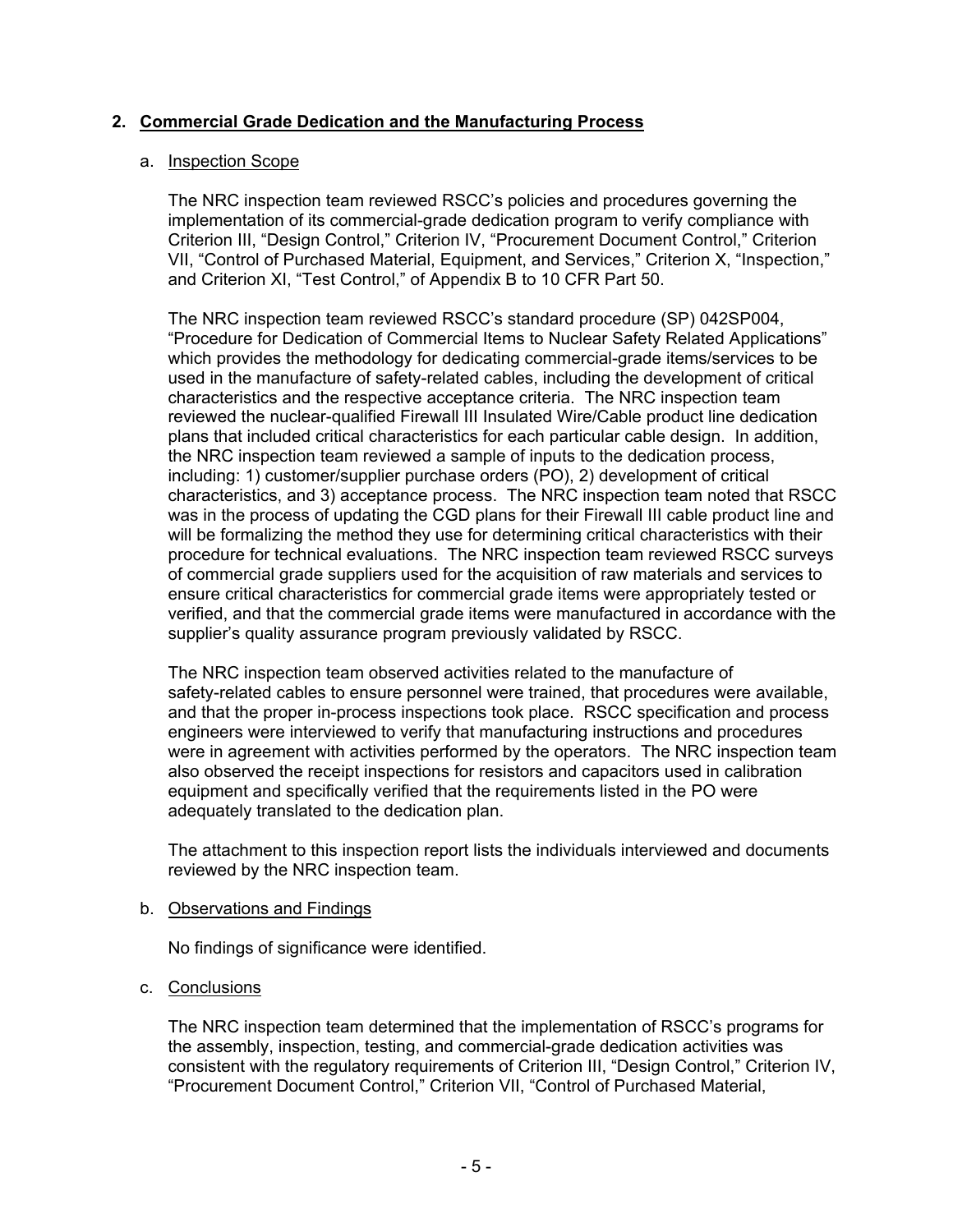Equipment, and Services," Criterion X, "Inspection," and Criterion XI, "Test Control," of Appendix B to 10 CFR Part 50. No findings of significance were identified.

# **3. Design Control**

## a. Inspection Scope

The NRC inspection team reviewed RSCC's policies and procedures for the safetyrelated cables design control and qualification to verify compliance with Criterion III, "Design Control," and Criterion XI, "Test Control," of Appendix B to 10 CFR Part 50. The NRC inspection team evaluated RSCC's design change control process and procedures established in RSCC's Quality Assurance Manual (QAM).

Specifically, the NRC inspection team reviewed three of the most recent design changes documented in RSCC's RPS Nuclear Impact Form to ensure they did not invalidate the qualified safety-related cable product type with respect to its original design including its qualification for aging, radiation, and electrical properties. In addition, the NRC inspection team interviewed RSCC engineering staff to verify that their review of design changes considered the original design and qualification of the safety-related cables and that before issuance of the change it had gone through an independent review.

The NRC inspection team also reviewed a sample of RSCC test procedures, test reports, test plans, cable product specification drawings, technical bulletins, manufacturing process sheets, purchase orders, procurement and component design specification documents and equipment qualification reports.

The NRC inspection team evaluated the adequacy of equipment qualification procedures for the environmental qualification. The NRC inspection team evaluated the autoclave LOCA chamber, technical procedures and instrumentation. The NRC inspection team reviewed a sample of equipment qualification packages related to different cable design and configurations and verified that testing was done to the correct technical requirements and specifications. The NRC inspection team also evaluated that qualification reports were consistent with the guidance established in the IEEE-323-1974 Standard for Qualifying Class IE Equipment for Nuclear Power Generating Stations as contractually required by purchase orders.

The attachment to this inspection report lists the individuals interviewed and documents reviewed by the NRC inspection team.

# b. Observations and Findings

The NRC inspection team noted that for the manufacturing machine for continuous vulcanization extrusion, oil was specified to be used for coating the conductor before the insulating material was extruded onto the wire. This particular machine was used for extruding chemically cured flame retardant cross-linked polyethylene (designated KXL-760D) onto the conductor for wire and cable qualified for Class 1E Service in Nuclear Generating Stations. The NRC inspection team questioned whether the oil was considered a safety-related material and what controls existed on the quality and use. The NRC inspection team reviewed the qualification test (#QR-5804) report for this insulation (Rockbestos Firewall III Chemically Cross-Linked Polyethylene) and could not verify the oil was documented as being used on the samples that were tested. RSCC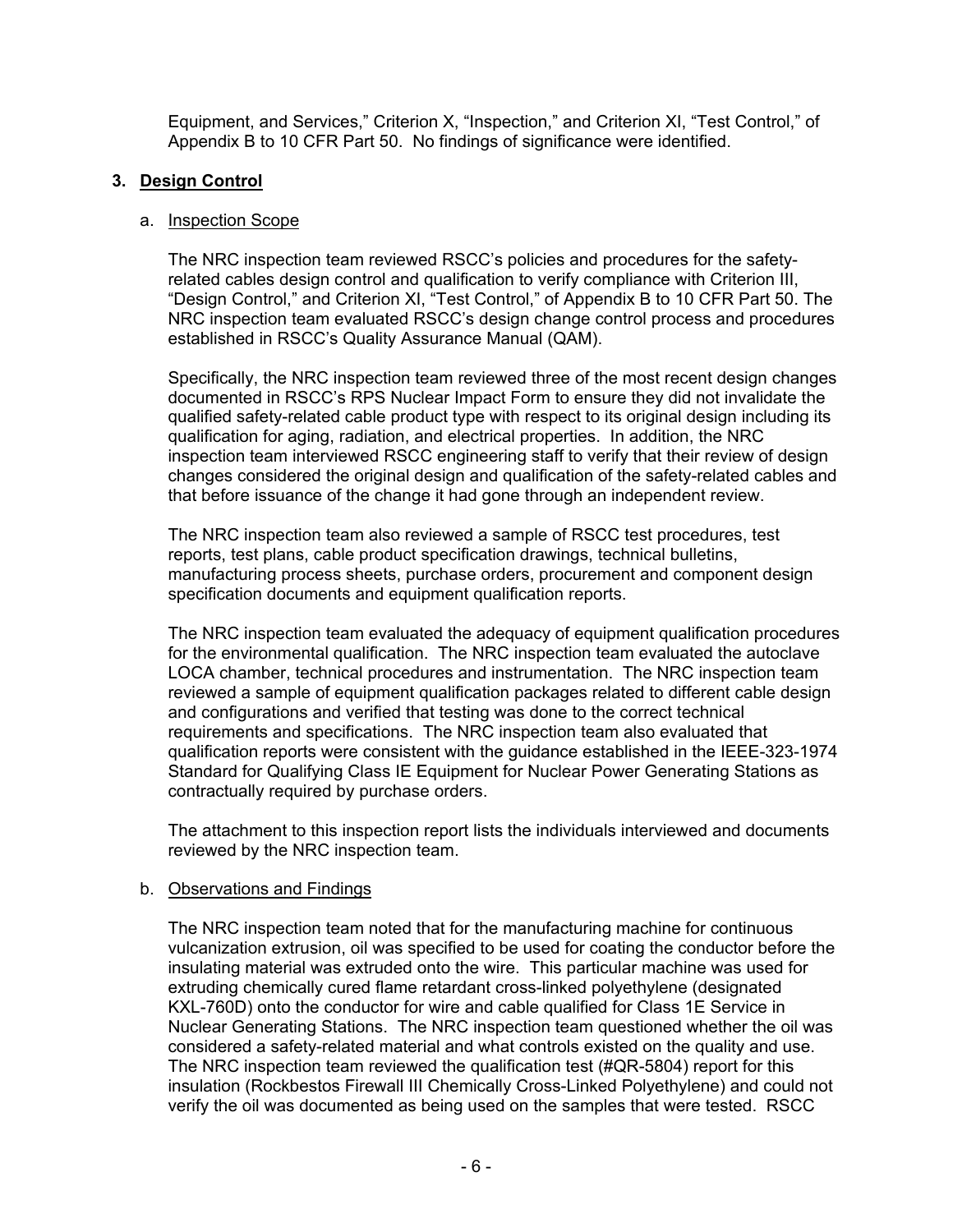identified that they had been using the oil as part of their manufacturing process for a long time, but since they had not considered it to be safety-related, they purchased it as normal L4 oil with no specific controls on composition or cleanliness. RSCC identified that this wire and cable qualified for Class 1E Service had been supplied to many nuclear power stations. RSCC's initial review determined that they did not have documentation on whether the L4 oil was used on the wire and cable that was tested for qualification. RSCC initiated CAR #14-085 to evaluate the effect of L4 oil in this process.

RSCC failed to review suitability of all material used during manufacturing of the Rockbestos Firewall III wire and cable. Specifically, L4 oil is used on the conductor before installing the KXL-760D insulation as part of the manufacturing process of wire and cable qualified for Class 1E Service. The effect on the qualification in accordance with Qualification Test Report #QR-5804 was indeterminate, since RSCC's initial review did not find documentation that the oil was used on the sample that was qualified and there are also no controls on the oil to ensure that there were no changes to the composition/quality of the oil or screening for possible contaminants that may affect the original qualification assumptions.

This issue has been identified as Nonconformance 99901443/2014-201-01.

Upon review of product specification drawing TD-005418, "Class 1E Nuclear safety related 90°C 600V 1/C 2 AWG power cable," Revision 2, the NRC inspection team noted the following critical characteristics:

- Nominal overall diameter: 0.422"
- Minimum bending radius for permanent training: 1.69"; Minimum bending radius for pulling: 3.38"
- Maximum pulling tension, eye in pounds: 529 lbs.; Maximum pulling tension, basket in pounds: 529 lbs.

The NRC inspection team compared product specification drawing TD-005418 and Technical Data Sheet # E-2412, and noted that the nominal overall diameter (inches) of the power cable with jacket was shown on product specification drawing TD-005418 as 0.422'' and shown on the Technical Data Sheet # E-2412 as 0.442". The NRC inspection team interviewed the RSCC engineering staff on this noted inconsistency and RSCC determined that the nominal overall diameter of 0.422" shown on published specification drawing TD-005418 was incorrect. The correct value should be 0.442" as correctly shown on Technical Data Sheet # E-2412.

Additionally, the NRC inspection team evaluated Rockbestos Products, technical Bulletin #28, which provides the recommended bending radii for permanent training of cables during installation when no significant pulling tension is required and also provides the recommended minimum bending radii for cables being installed under pulling tensions. Cable bending radii indicates the minimum values for the radii to which insulated cables may be bent for permanent training during installation since the service life of a cable may be reduced if the cable is bent excessively either during installation of the cable or in its final installed location. Rockbestos Products, technical Bulletin #28 indicates for permanent training during installation, the non-metallic sheath (cable-no shields, 9 and fewer components), a multiplier of 4x components outside diameter should be used for an analysis. For cables being installed under pulling tensions, the non-metallic sheath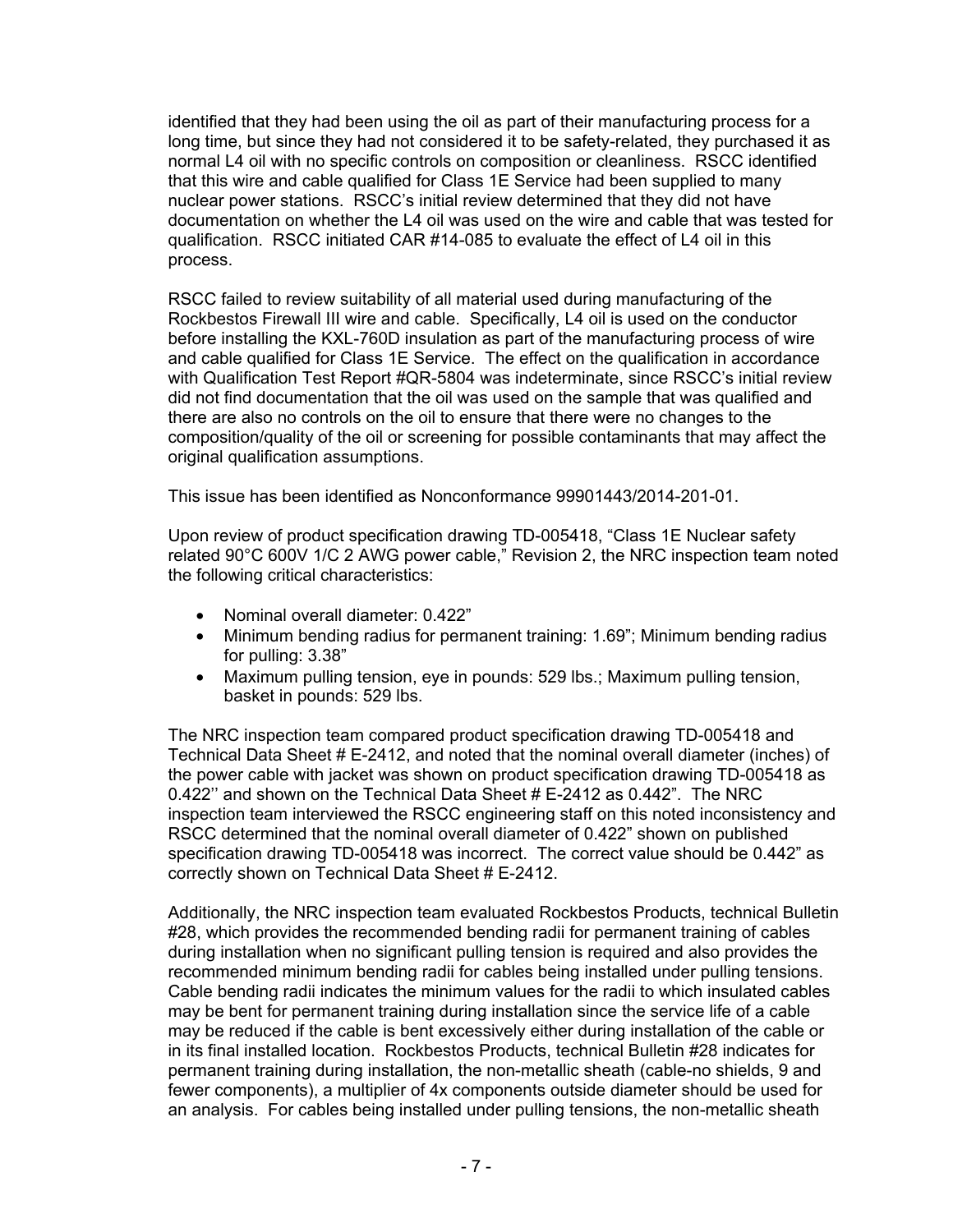(cable-no shields and 9 and fewer components) a multiplier of 8x component outside diameter should be used.

The NRC inspection team identified that the minimum bending radius for permanent training and pulling of cables using Rockbestos Products, technical Bulletin #28 was different than what was listed on product specification drawing TD-005418. The specification drawing had a less conservative minimum bending radius for permanent training and pulling of cables when using the correct nominal overall diameter value.

The NRC inspection team identified other inconsistencies that RSCC needed to evaluate when comparing published product specification drawing TD-005418 and Technical Data Sheet # E-2412. RSCC created CAR No. 14-080 to evaluate this issue.

RSCC failed to correctly translate design specifications into their specification drawings. Specifically, product specification drawing TD-005418 for a 1/C 2 AWG power cable is inconsistent with actual design specifications. Upon review of the calculation basis for the product specification drawing, the actual minimum bend radius should be higher than what was listed on the specification drawing and there were other noted inconsistencies. Product specification drawings are utilized by customers for installation of cables and for other engineering and design-related activities.

This issue has been identified as Nonconformance 99901443/2014-201-02.

d. Conclusions

The NRC inspection team determined that RSCC has not established a program that adequately implements the requirements of Criterion III, "Design Control," of Appendix B to 10 CFR Part 50. The NRC inspection team issued Nonconformance 99901443/2014- 201-01 for RSCC's failure to evaluate and put controls on the use of L4 oil on the KXL-760D insulation during the manufacturing process for Class 1E safety-related power cables. In addition, the NRC inspection team issued Nonconformance 99901443/2014- 201-02 for RSCC's failure to correctly translate technical data sheet specification details into their controlled Class 1E Nuclear safety-related product specification drawing.

# **4. Procurement/Supplier Control**

### a. Inspection Scope

The NRC inspection team reviewed RSCC's policies and implementing procedures that govern the implementation of RSCC oversight of contracted activities to verify compliance with Criterion IV, "Procurement Document Control," and Criterion VII, "Control of Purchased Material, Equipment, and Services," of Appendix B to 10 CFR Part 50. Specifically, the NRC inspection team verified that applicable quality requirements, including technical, regulatory, and reporting requirements, were specified in the procurement documents reviewed and extended to lower-tier suppliers when necessary. Additionally, the NRC inspection team reviewed the procedures and implementation to select and qualify vendors supplying basic components and services, through a sample of certificates of calibrations, audits, surveys, and receiving inspections.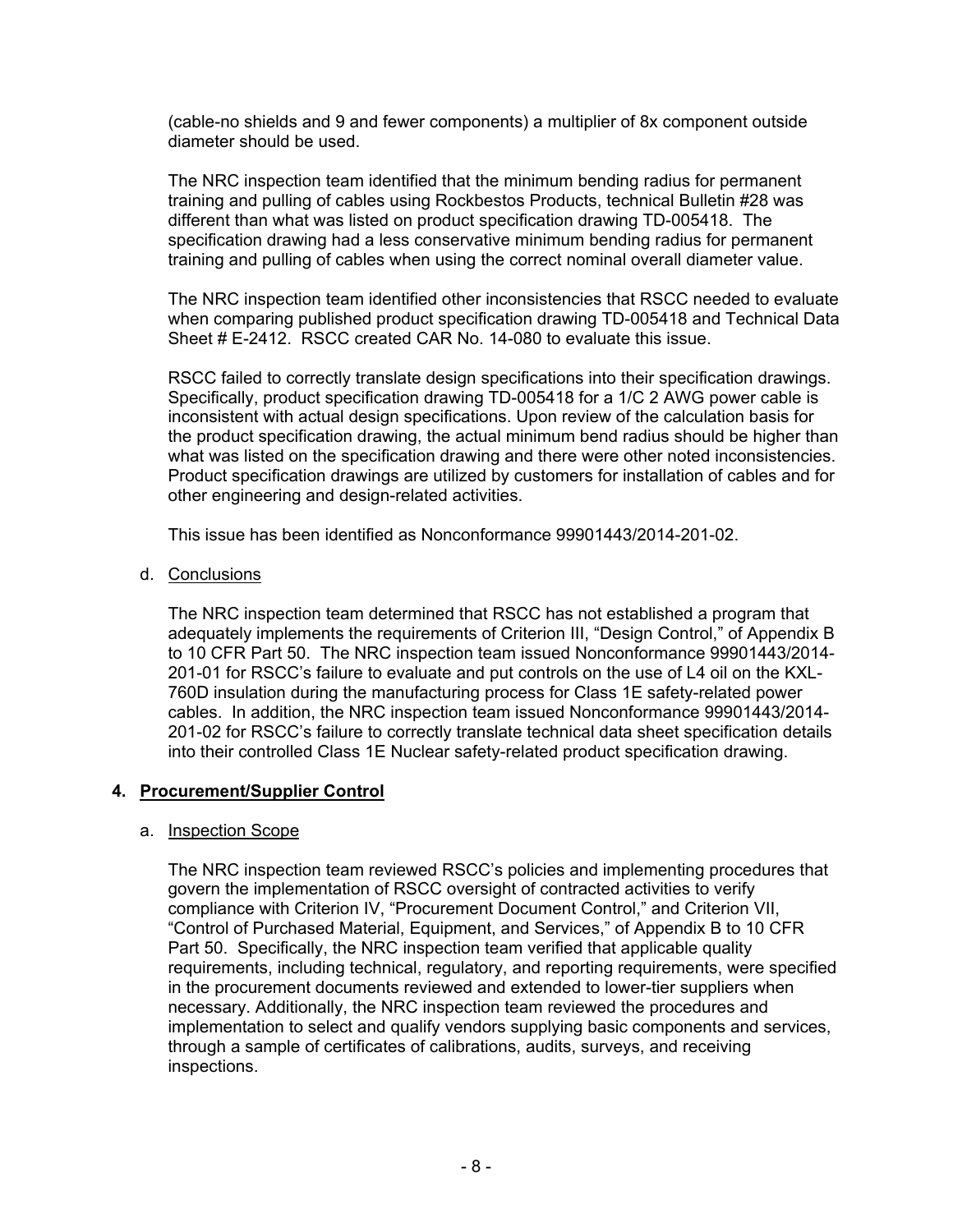The attachment to this inspection report lists the individuals interviewed and documents reviewed by the NRC inspection team.

## b. Observations and Findings

No findings of significance were identified.

## c. Conclusions

The NRC inspection team determined that the implementation of RSCC's programs for governing the supplier approval process to verify compliance was consistent with the requirements of Criterion IV, "Procurement Document Control," and Criterion VII, "Control of Purchased Material, Equipment, and Services," of Appendix B to 10 CFR Part 50. No findings of significance were identified.

# **5. Measuring and Test Equipment**

## a. Inspection Scope

The NRC inspection team reviewed RSCC's policies and implementing procedures in compliance with the regulatory requirements of Criterion XII, "Control of Measuring and Test Equipment," of Appendix B to 10 CFR Part 50. Specifically, the NRC inspection team sampled RSCC's M&TE calibration records for test equipment to ensure that all requirements of instruments and testing devices used in activities affecting quality are properly controlled and tested. The NRC inspection team reviewed the RSCC process for dispositioning M&TE calibration failures and a sample of failure documentations to ensure it met regulatory requirements. The inspection team reviewed certificates of calibration services and samples of purchase orders for calibrated equipment. In addition, the NRC inspection team discussed M&TE processes with RSCC's management and technical staff.

The attachment to this inspection report lists the individuals interviewed and documents reviewed by the NRC inspection team.

### b. Observations and Findings

No findings of significance were identified.

c. Conclusions

The NRC inspection team determined that the implementation of RSCC's programs for control of calibration and use of M&TE was consistent with the regulatory requirements of Criterion XII of Appendix B to 10 CFR Part 50. No findings of significance were identified.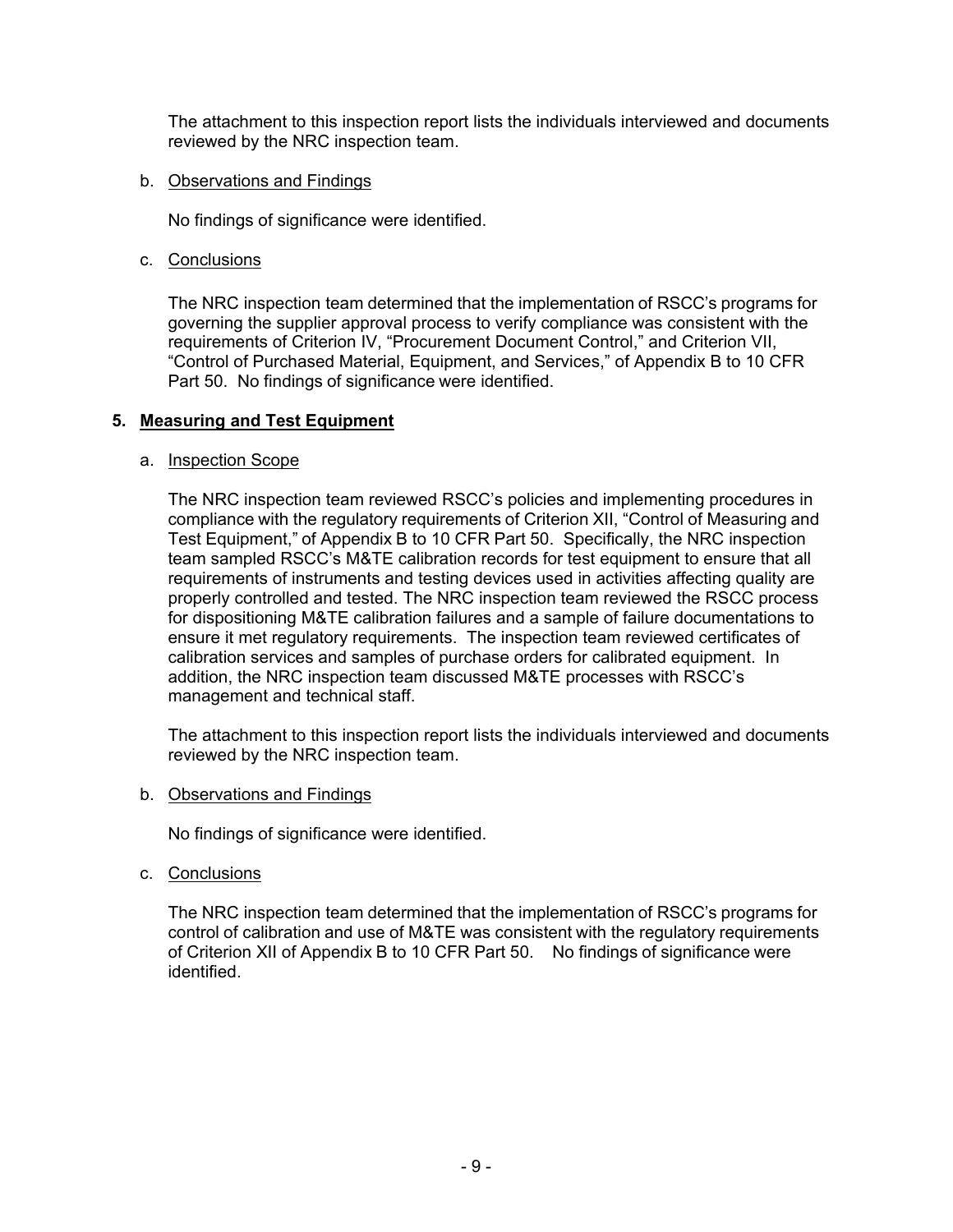# **6. Inspection and Test Control**

## a. Inspection Scope

The NRC inspection team reviewed RSCC's policies and implementing procedures in compliance with the regulatory requirements of Criterion X, "Inspection," and Criterion XI, "Test Control," of Appendix B to 10 CFR Part 50. Specifically, the NRC inspection team witnessed and reviewed a final inspection and electrical testing and verified that adequate travelers documents, checklists, and testing procedures were implemented correctly. The NRC inspection team also reviewed that persons performing the final inspection and electrical testing were qualified and the inspection results, including deviations, were properly documented. In addition, the NRC inspection team discussed the processes with RSCC's management and technical staff.

The attachment to this inspection report lists the individuals interviewed and documents reviewed by the NRC inspection team.

## b. Observations and Findings

No findings of significance were identified.

## c. Conclusions

The NRC inspection team determined that the implementation of RSCC's programs for testing and inspection was consistent with the regulatory requirements of Criterion X, "Inspections," and Criterion XI, "Test Control," of Appendix B to 10 CFR Part 50. No findings of significance were identified.

### **7. Nonconformances**

### a. Inspection Scope

The NRC inspection team reviewed policies, implementing procedures, and records that governed the control of nonconforming materials, parts, and components to verify compliance with Criterion XV, "Nonconforming Materials, Parts, or Components," of Appendix B to 10 CFR Part 50. The NRC inspection team reviewed the RSCC Wire & Cable LLC Quality Manual, which contain RSCC overall quality policies, to ensure it addressed the regulatory requirements for nonconforming items.

To verify that RSCC's implementation and control over these processes were adequate, the NRC inspection team reviewed RSCC's procedures that govern identification, control and correction of nonconforming items. RSCC has two different processes for identification, control and correction of nonconforming items. The NRC inspection team reviewed RSCC's procedures SP Number 072SP001, "Rejection & Disposition Procedure – Purchased Material" (designated as FMRs), dated October 22, 2012, and SP Number 072SP005, "Off-Standard Report Procedure" (designated as OSRs), dated December 18, 2009. The NRC inspection team reviewed other processes at RSCC that could identify a nonconformance (such as materials subject to shelf life and final inspection) to ensure that that they used the FMR or OSR processes. The NRC inspection team reviewed the FMR and OSR logs for 2013 and 2014, and selected 32 samples to review in detail to ensure the processes were being followed and the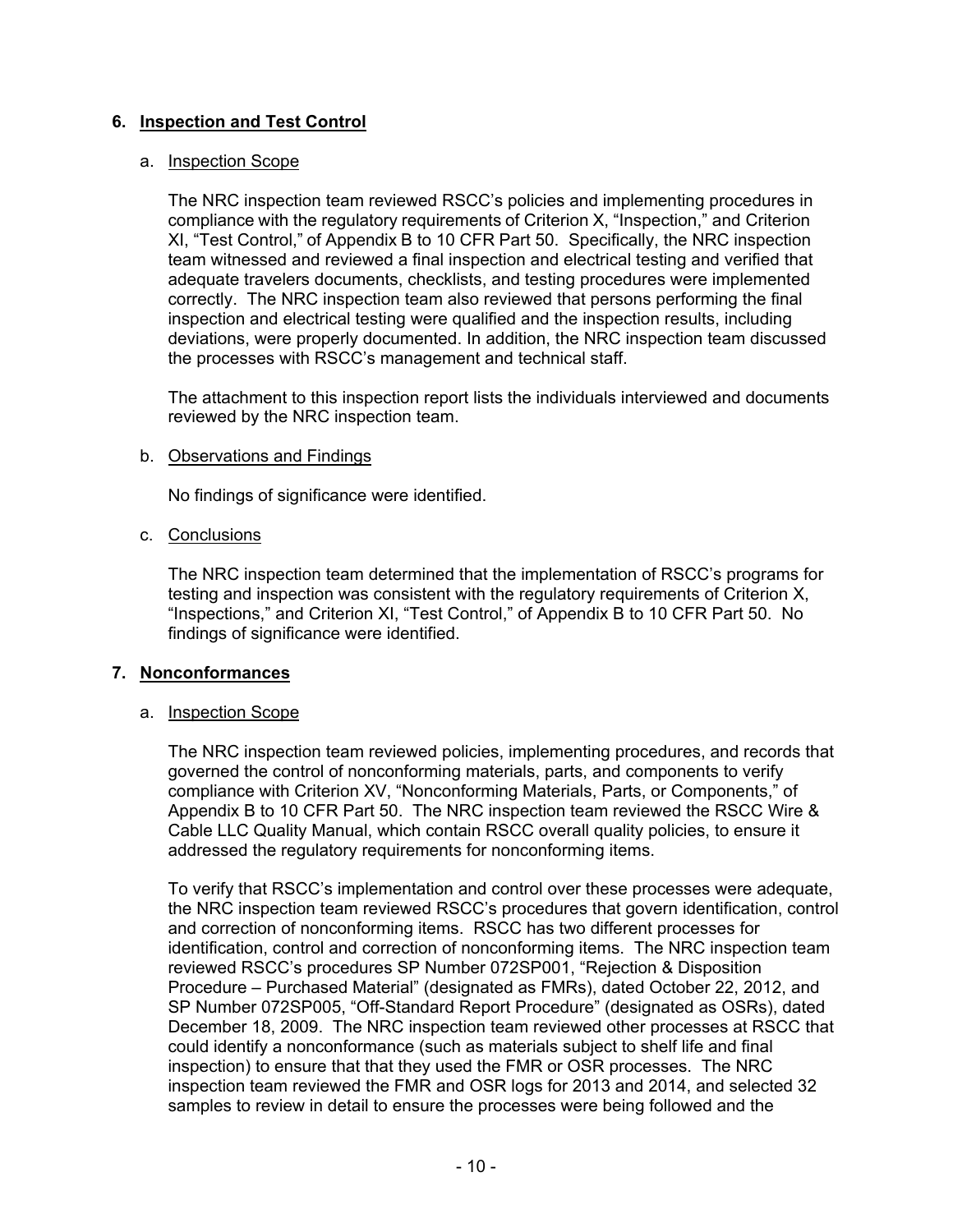dispositions appeared appropriate. The NRC inspection team reviewed the training records for the QC Manager and one of the QC inspectors, who were authorized to sign off on FMR and OSR dispositions to ensure they were trained on the regulatory requirements and RSCC processes and implementation for nonconforming items.

The NRC inspection team observed final QC inspection of cables (dissection and measurement of critical characteristics of a one foot section from each end of every spool) to ensure RSCC requirements were being implemented. The NRC inspection team observed a nuclear respool operation, which looks for defects through the whole length of a spool of cable. The NRC inspection team also observed a QC inspection of a customer return. The NRC inspection team reviewed the procedures that would perform rework of nonconformances to ensure that quality requirements were maintained and all inspections were required to be reperformed as appropriate. The NRC inspection team observed a pre-shift brief for the manufacturing staff, where quality issues were discussed to verify quality was a focus of the manufacturing staff. The NRC inspection team verified that RSCC's procedures address the requirement that nonconforming material, parts, or components shall be identified and segregated if appropriate, and verified the implementation of this requirement through walkdown of the shop area. The NRC inspection team discussed the FMR and OSR processes with the Director of Quality Assurance, QC Manager, and two QC personnel to assess their understanding of the regulatory requirements and RSCC processes and implementation.

The attachment to this inspection report lists the individuals interviewed and documents reviewed by the NRC inspection team.

b. Observations and Findings

No findings of significance were identified.

c. Conclusions

The NRC inspection team determined that the implementation of RSCC's program that documents and evaluates nonconformances was consistent with the regulatory requirements of Criterion XV, "Nonconforming Materials, Parts, of Components," of Appendix B to 10 CFR Part 50. No findings of significance were identified.

# **8. Corrective Actions**

### a. Inspection Scope

The NRC inspection team reviewed policies, implementing procedures, and records that govern corrective actions to verify compliance with Criterion XVI, "Corrective Action," of Appendix B to 10 CFR Part 50. The NRC inspection team reviewed the RSCC Wire & Cable LLC Quality Manual, which contain RSCC overall quality policies, to ensure it addressed the regulatory requirements for corrective action.

To verify that RSCC's implementation of the corrective action process meet regulatory requirements, the NRC inspection team reviewed RSCC procedures, observed a corrective action review meeting, and reviewed corrective action reports (CARs). Specifically the NRC inspection team reviewed SP Number 071SP008, "Corrective Action," Revision 10, dated November 4, 2014, to ensure that it implemented the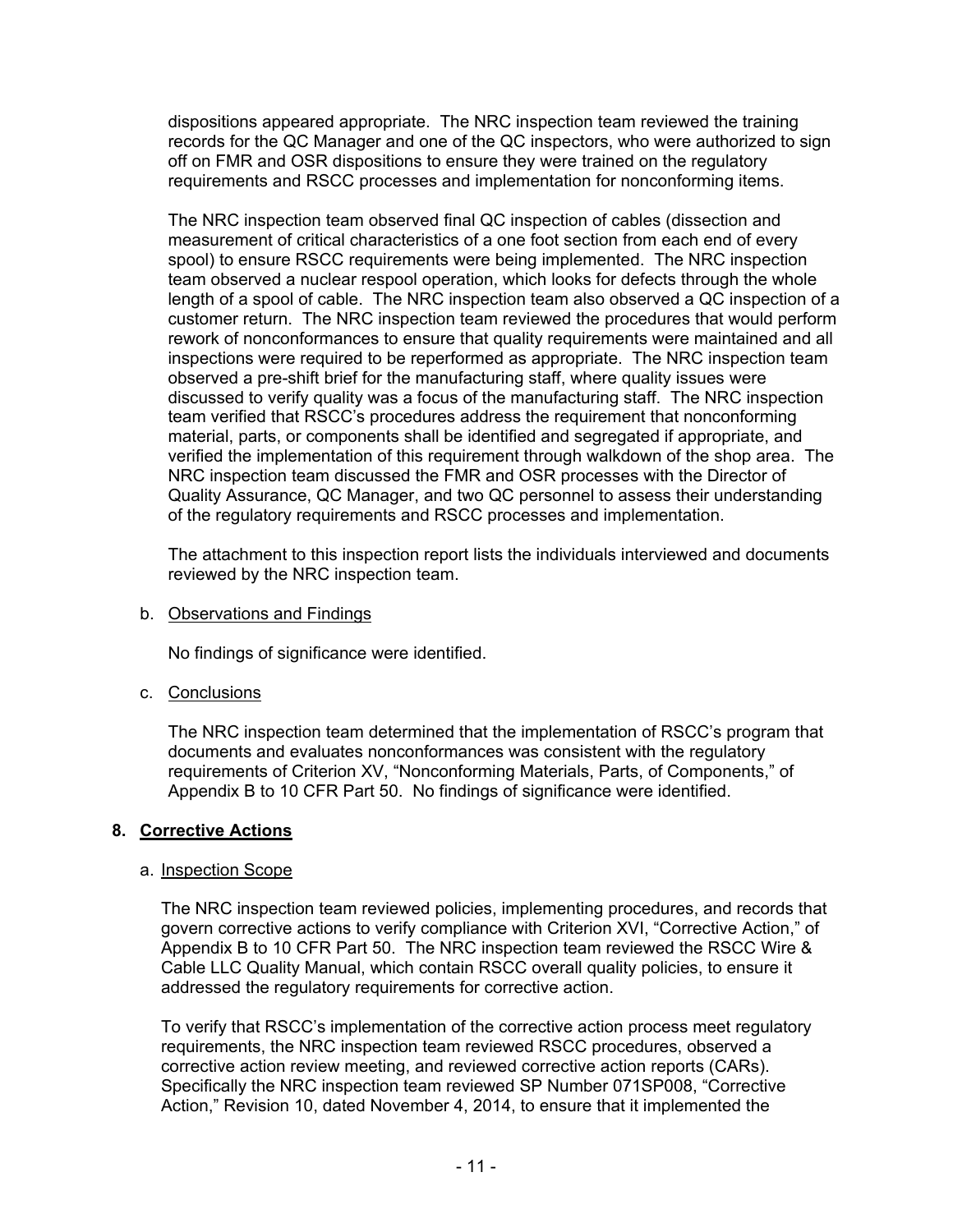regulatory requirements. The NRC inspection team reviewed other processes at RSCC that could identify a condition adverse to quality (such as internal and external audits, and customer complaints) to ensure that they used the corrective action process.

The NRC inspection team reviewed the logs for CARs from 2013 and 2014 and selected 36 samples to review in detail to ensure the process was being followed and the dispositions appeared appropriate. The RSCC procedure for corrective action specifies that Quality Assurance is responsible for CARs associated with quality, making assignments and concurring with corrective action and closures. The NRC inspection team verified the corrective action process and for the CARs reviewed, identified conditions adverse to quality were promptly identified and corrected, significant conditions adverse to quality were promptly identified and corrected, the cause was determined and actions were taken to prevent recurrence, and that appropriate RSCC management were being notified.

The NRC inspection team reviewed trends from the OSRs, FMRs, and CARs, to see whether trends that were conditions adverse to quality were being identified in the corrective action process. The NRC inspection team observed one corrective action review meeting and reviewed the minutes from three other management review board meetings to ensure that focus included meeting quality and regulatory requirements. The NRC inspection team reviewed the training records and interviewed the Director of Quality Assurance, and the QC Manager, to ensure they were trained on the regulatory requirements and RSCC processes and implementation for corrective action.

The attachment to this inspection report lists the individuals interviewed and documents reviewed by the NRC inspection team.

# b. Observations and Findings

No findings of significance were identified.

# c. Conclusions

The NRC inspection team determined that the implementation of RSCC's program that documents and evaluates corrective actions was consistent with the regulatory requirements of Criterion XVI, "Corrective Action," of Appendix B to 10 CFR Part 50. No findings of significance were identified.

# **8. Entrance and Exit Meetings**

On May 19, 2014, the NRC inspection team presented the inspection scope during an entrance meeting with Mr. Mike Mennone, VP & General Manager of the Utility Division, and other RSCC personnel. On May 23, 2014, the NRC inspection team presented the inspection results during an exit meeting with Mr. Mike Mennone, VP & General Manager of the Utility Division, and other RSCC personnel.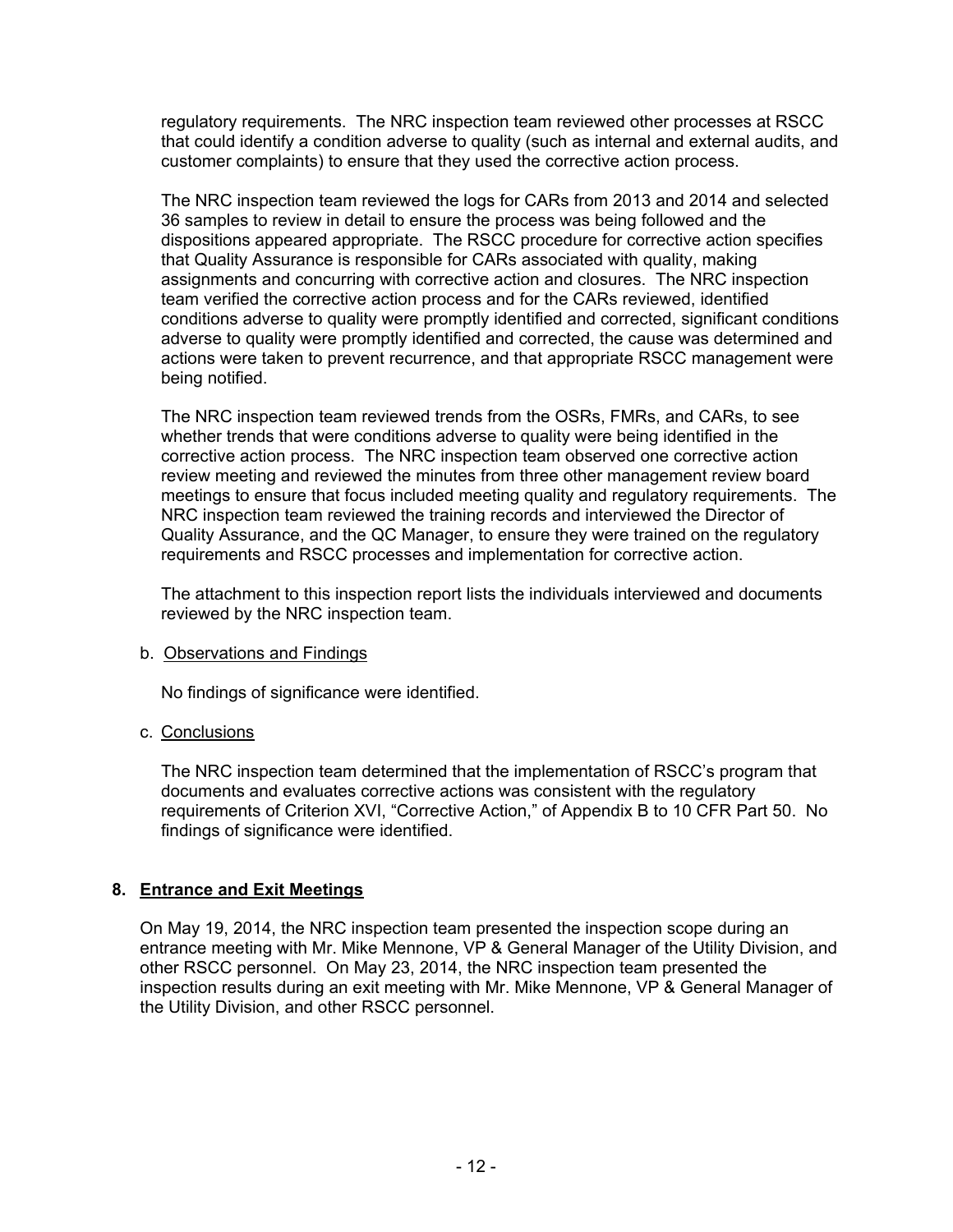# **ATTACHMENT**

# **1. PERSONS CONTACTED AND NRC STAFF INVOLVED**

| Name          | <b>Title</b>                             | Affiliation | Entrance     | Exit | Interviewed  |
|---------------|------------------------------------------|-------------|--------------|------|--------------|
| M. Mennone    | <b>VP/GM Utility</b>                     | <b>RSCC</b> | $\mathsf{X}$ | X    |              |
| E. Rasmussen  | Director of<br>Engineering               | <b>RSCC</b> | X            | X    | X            |
| R. Brown      | QA Manager (Ret.)                        | <b>RSCC</b> | $\mathsf{X}$ | X    | X            |
| R. Gehm       | Manager of App.<br>Engineering           | <b>RSCC</b> | X            | X    | X            |
| D. Murphy     | Director of QA                           | <b>RSCC</b> | $\mathsf{X}$ | X    | $\mathsf{X}$ |
| R. Jendza     | Quality Manager-<br><b>Utility</b>       | <b>RSCC</b> | X            | X    | X            |
| J. Jeh        | Operations<br>Manager                    | <b>RSCC</b> |              | X    |              |
| C. Hobson     | <b>Lead Quality Aide</b>                 | <b>RSCC</b> |              |      | $\sf X$      |
| C. Lissabet   | Laboratory<br>Technician                 | <b>RSCC</b> |              |      | X            |
| D. Schaver    | Operator                                 | <b>RSCC</b> |              |      | $\mathsf{X}$ |
| A. Espvik     | Process Engineer                         | <b>RSCC</b> |              |      | X            |
| D. Mainstruck | Manager<br>Specifications<br>Engineering | <b>RSCC</b> |              |      | X            |
| D. Drezek     | Machine Operator                         | <b>RSCC</b> |              |      | X            |
| E. Huang      | <b>Inspection Team</b><br>Leader         | <b>NRC</b>  | $\sf X$      | X    |              |
| A. Ramirez    | <b>Inspection Team</b><br>Member         | <b>NRC</b>  | X            | X    |              |
| J. Jimenez    | <b>Inspection Team</b><br>Member         | <b>NRC</b>  | X            | X    |              |
| L. Micewski   | <b>Inspection Team</b><br>Member         | <b>NRC</b>  | X            | X    |              |
| T. Kendzia    | Inspection Team<br>Member                | <b>NRC</b>  | X            | X    |              |
| D. Terry-Ward | <b>Inspection Team</b><br>Member         | <b>NRC</b>  | X            | X    |              |

# **2. INSPECTION PROCEDURES USED:**

IP 43002, "Routine Inspections of Nuclear Vendors" IP 43004, "Inspection of Commercial-Grade Dedication Programs" IP 36100, "Inspection of 10 CFR Part 21 and Programs for Reporting Defects and Noncompliance"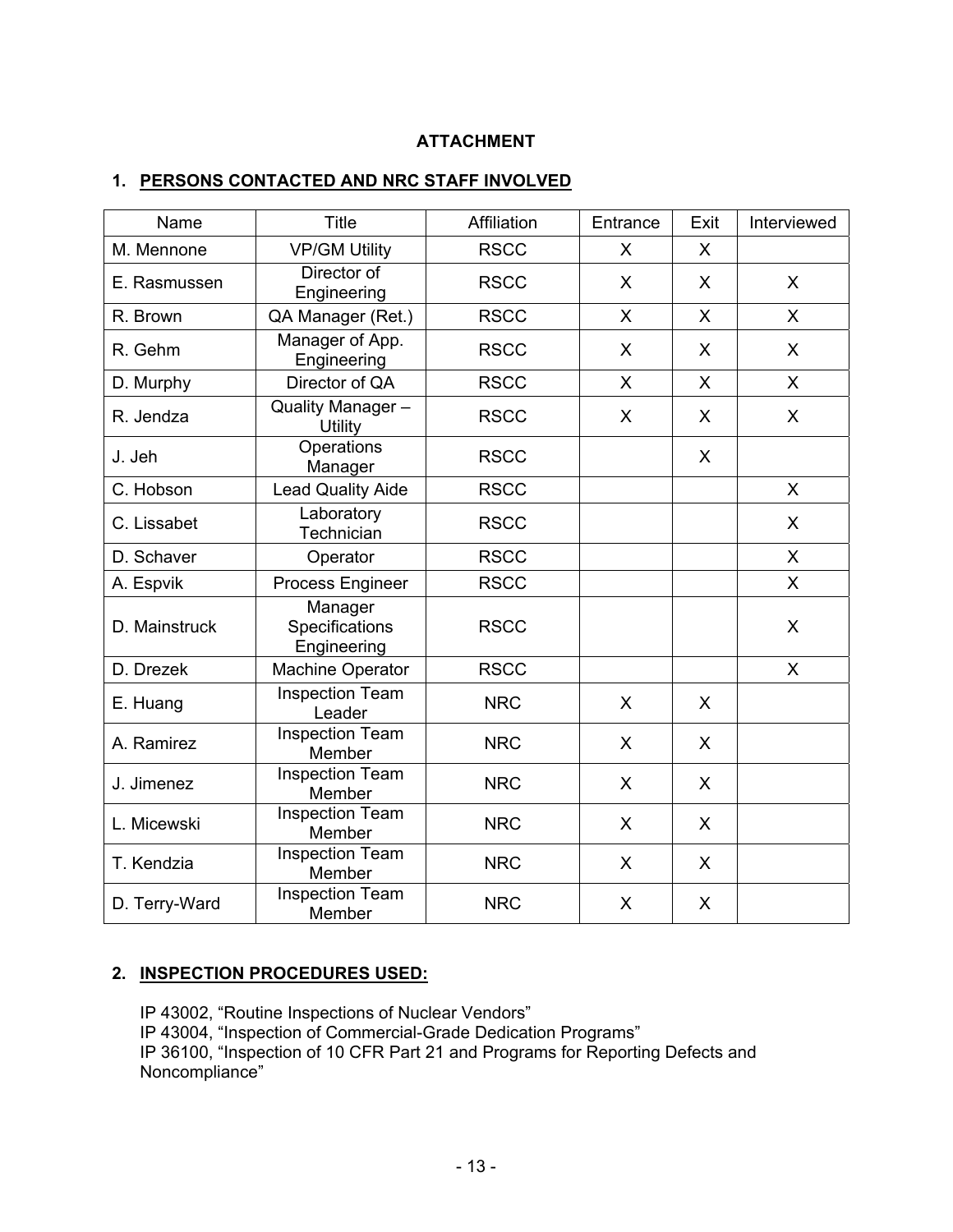# **3. ITEMS OPENED, CLOSED, AND DISCUSSED:**

| Item Number          | Status | Type       | Description   |
|----------------------|--------|------------|---------------|
| 99901443/2014-201-01 | OPFN   | <b>NON</b> | Criterion III |
| 99901443/2014-201-02 | OPFN   | <b>NON</b> | Criterion III |

## **4. DOCUMENTS REVIEWED:**

### **Procedures**

RSCC Wire & Cable LLC Quality Manual, Revision 8, January 1, 2011

010SP006, "Quality Policy, Objectives and Goals," Revision 15, dated February 21, 2012

010SP007, "Shipping Hold Procedure," Revision 0, dated August 15, 1996

042SP00I, "Control of Test Media and Materials for Nuclear Qualification Testing," Revision 1, dated August 03, 1998

042SP002 "RPS's and Material & Supplier Approval," Revision 5, dated June 23, 2005

042SP003, "Re-Irradiation Procedures," Revision 2, dated December 23, 2003

042SP004 "Dedication of Commercial Items to Nuclear Safety Related Applications," Revision 3, dated December 31, 2013

042SP005 "Technical Evaluation of Commercial Grade Items and Services Purchased for Nuclear Safety-Related Applications," Revision 0, dated July 10, 2012

044SP001 "Rockbestos Customer Product Designs (RCPD's)," Revision 3, dated January 12, 2010

044SP002 "MIT Control," Revision 6, dated November 24, 2010

044SP003 "Control of External Standards and Customer Specs," Revision 0, dated August 15, 1996

051DI104-5 "Primary Extruders," Revision 0, dated October 15, 1996

051DI105-1 "CV Extrusion," Revision 0, dated November 11, 1996

051DI105/3, "CV Extrusion Trouble Shooting Guide," Revision 0, dated October 1, 1996

051DI106-1 "Irradiation Instructions," Revision 1, dated March 7, 1997

051DI110-1 "Jacket Mold Curing Oven and Autoclave Instructions," Revision 0, dated October 29, 1996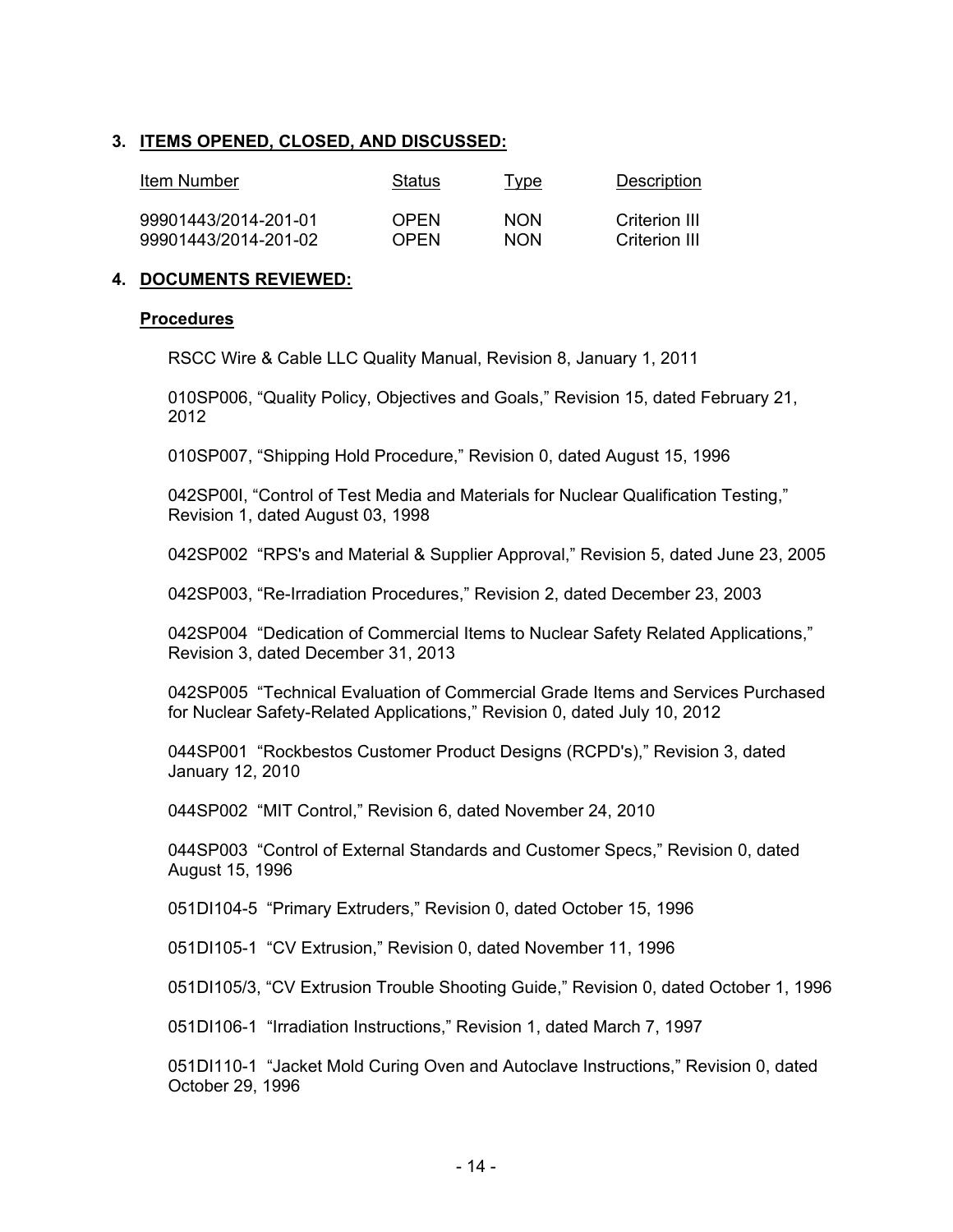051DI135, "Repairing Weld Defects in Customer-Supplied Metal Buffered MC Cables," Revision 0, dated April 21, 2011

051SP001, "Product Handling," Revision 0, dated August 15, 1996

051SP003, "Procedure for Labeling UL Listed Products," Revision 2, dated December 23, 2003

051SP004 "Extrusion Process Checklists," Revision 5, dated April 13, 2007

052SP001 "Procedure for Change of Process Control Instructions," Revision 2, dated January 30, 1997

053SP001, "Work Order System," Revision 6, dated January 11, 2012

053SP004 "Equipment - Process Line Change Notification," Revision 7, dated January 11, 2013

061SP001 Change Orders, Revision 12, dated February 6, 2014

061SP004, "Returns and Complaints," Revision 14, dated April 13, 2006

07ISP003, "Product Identification and Traceability Procedure," Revision 6, effective February 06, 2013

071SP005, "Internal and External Auditing," Revision 11, dated March 17, 1996

071SP006, "Training Outlines QA/QC Personnel," Revision 6, dated March 6, 2014

071SP007, "Qualification of Inspection and Test Personnel," Revision 3, Effective December 10, 2013

071SP008, "Corrective Action," Revision 10, dated November 4, 2013

071SP009 "Quality Plan," Revision 1, dated December 23, 2003

071SP012, "Rework Guidelines and Traceability," Revision 3, dated December 23, 2003

071SP013, "Preventative Action," Revision 4, dated November 1, 2012

071SP014, "Inspection & Test Plans," Revision 0, dated November, 07, 2013

072DI101, "In-process Inspection Procedure," Revision 4, dated January 19, 2006

072DI102, "Final Inspection Procedure," Revision 8, dated October 18, 2005

072DI104, "RSCC Wire & Cable LLC Electrical Test Department Manual of Procedures Edition 1," Revision 11, dated August 30, 2012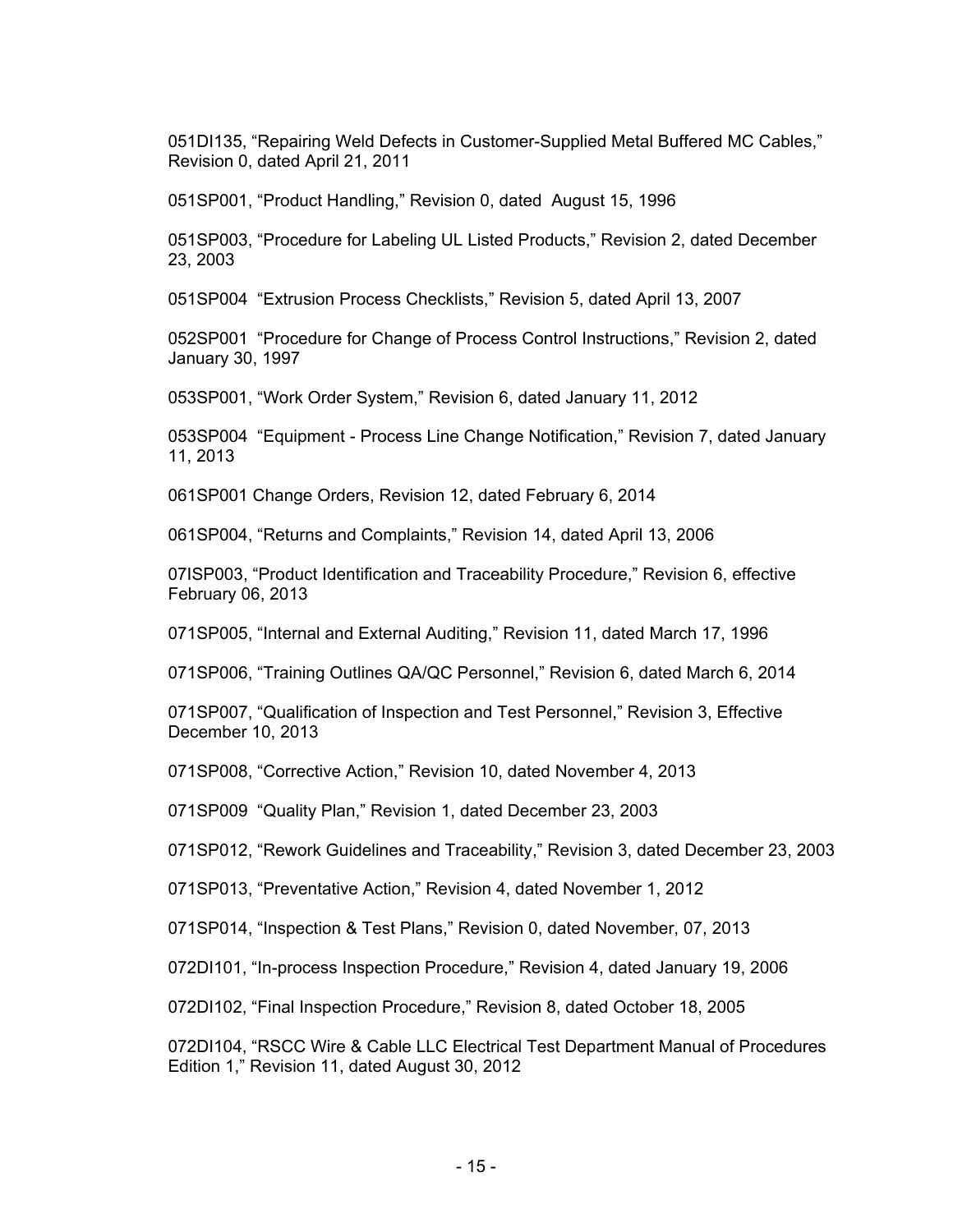072DI107, "Master Lists and Recall System for Calibrated Inspection, Measuring, and Test Equipment," Revision 1, dated December 23, 2003

072SP001, "Rejection & Disposition Procedure – Purchased Material," Revision 9, dated October 22, 2012

072SP002, "Receiving Inspection Procedure," Revision 17, dated December 30, 2013

072SP004, "Procedure for Control of Inspection, Measurement, and Test Equipment," Revision 6, dated January 3, 2013

072SP005, "Off Standard Report Procedure," Revision 5, dated December 18, 2009

072SP009, "Workmanship Standard, Firewall III Jackets," Revision: 1, dated August 13, 2010

072SP010, "Oven Cure Procedure-Thermoset Jackets," Revision 1, dated December 11, 2006

072SP012, "Detection of Potentially Fraudulent or Counterfeit Products," Revision 0, dated November 19, 2009

073SP001, "Continual Improvement," Revision 1, dated March 10, 2006

091SP001 "Authorized Supplier Listing," Revision 13, dated February 28, 2011

091SP002, "Procedure for Review and Approval of Purchase Orders," Revision 9, dated May 29, 2012

091SP005 "Purchasing Components, Subcomponents, Completed Cable, and Manufacturing Services," Revision 0, dated July 31, 2013

092SP001, "Remake Procedure," Revision 4, dated May 29, 2013

093SP001, "Control and Disposition of Extrusion Compounds and Inks Which are Subject to Bin Storage/Limited Life Periods," Revision 9, dated July 23, 2010

095SP001 "Storage Procedure," Revision 2, dated December 23, 2003

010SP004, "10 CFR 21 procedure," Revision 4, dated March 10, 2014

Department Instruction (DI) 041DI106, "Design Verification," Revision 1, dated December 10, 2006

Quality Assurance Manual, Revision 11, dated August 6, 2013

Calibration procedure #39 for spark testers, dated October 22, 1996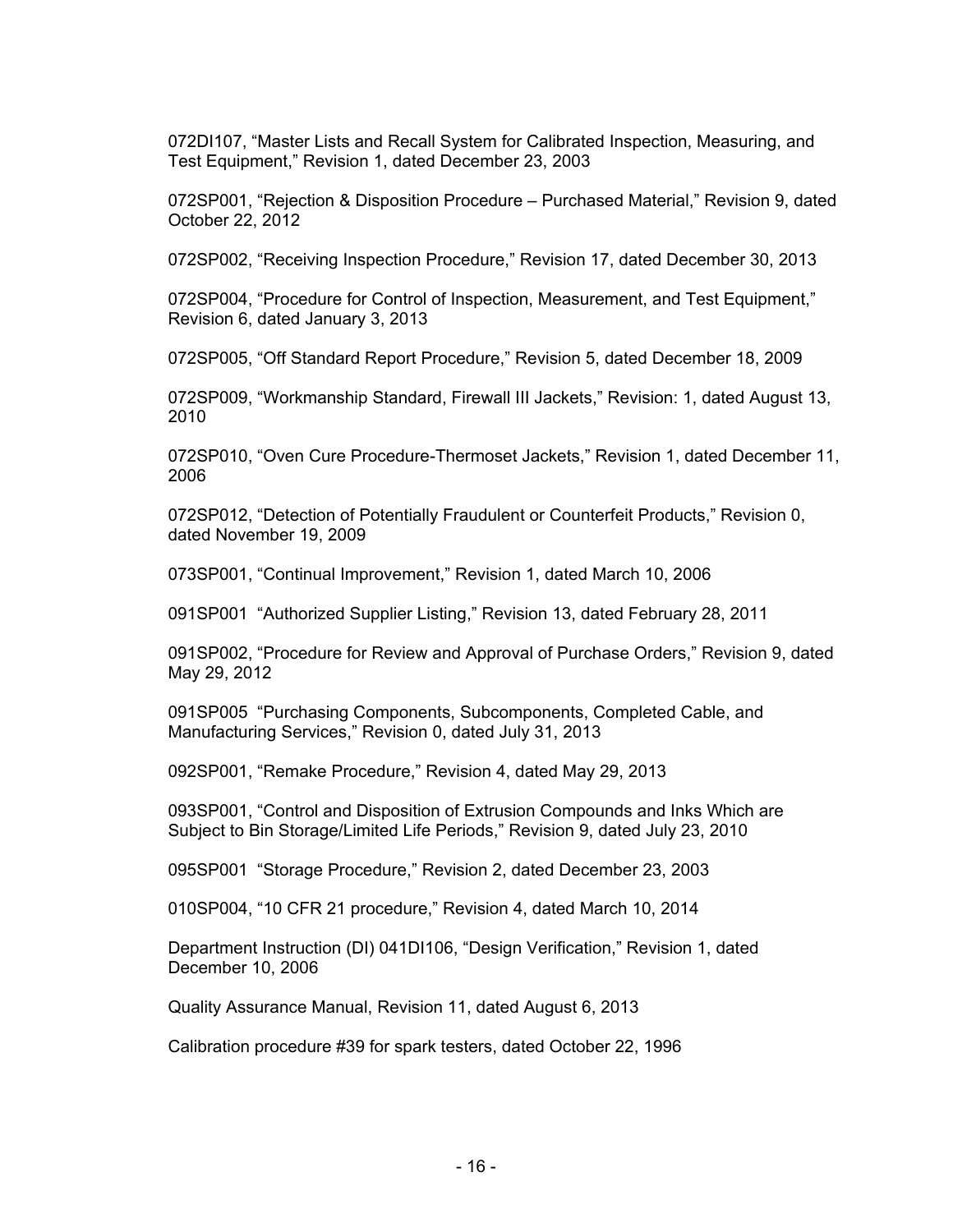## **Purchase Orders**

PO #151975, LOCA Test per Attached QualTech Proposal No. HQ2224-1, dated June, 2006

PO #152843, Post DBE Submergence testing Performed by Qualtech NP for Westinghouse AP1000 Qualification, dated September 19, 2013

PO #4500608826, "Westinghouse Electric Co, 3C 6 AWG 7/0.612 TC X-LPE Firewall III, Nuclear M4 (3) AWG GWs BLK CSPE 600V P600664," dated December 2, 2013

PO #574642. "TVA, Product # FS 01014-004, FN 04016-009," dated August 6, 2013

PO #154648, "2500 lbs., VFPP14OFR, Blue, 2500 lbs., VFPP180FR Blue," dated April 3, 2014

PO #153202 with RALCO, Inc. for calibration of capacitance and dissipation standard, dated October 25, 2013

PO #153500 with Tektronix Calibration Lab for calibration of REX Gauge Type A Durometer, dated November 27, 2013

PO #154996 with RALCO, Inc. for calibration of resistor and capacitor, dated December 2, 2013

PO #153657 with Steris Isomedix Services for irradiation of cable, dated January 6, 2014

PO #441611, CC to RSCC, dated October 25, 2013

PO #HP00002764, QualTech to RSCC, dated July 16, 2013

PO #00684929, Duke Energy Progress, dated July 24, 2013

PO #153140 Steris to RSCC, dated October 23, 2013

PO #152625 QualTech to RSCC, dated September 4, 2013

PO #153627 Marmon to RSCC, dated December 18, 2013

PO #141037 Marmon to RSCC, dated February 23, 2010

PO #153500, Tektronix to RSCC, dated November 27, 2013

PO #153760, Trinity specialty compound to RSCC, dated January 2, 2014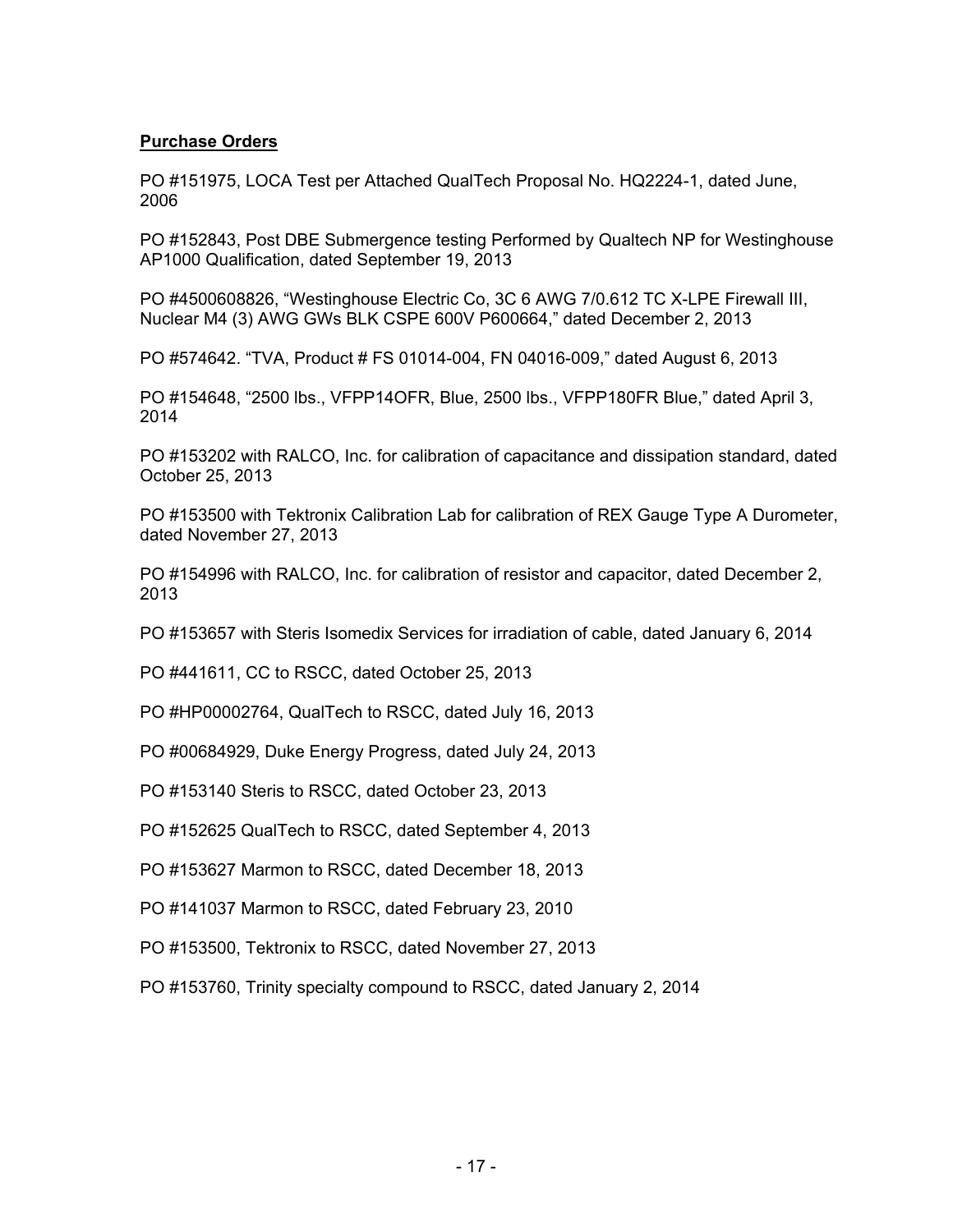# **Test procedures, Reports, Plans**

EGS-TR-HC1941-01, "Test Procedure for Post DBE Submergence Test of Firewall III, Insulated Wire/Cable Manufactured by RSCC Wire and Cable, LLC," dated March 07, 2014

EGS-TR-HC1741-01, "Test Report for LOCA/DBA Environmental Qualification Test of Firewall III, Insulated Wire/Cable Manufactured by RSCC Wire and Cable, LLC," dated June 28, 2013

TP-1201, "Test Plan, In Support Of The Qualification Of Firewall® III Irradiation Cross-Linked Polyethylene Insulation KXL-760g With Chlorosulfonated Polyethylene Jacket Kh-131 or Irradiation Cross-Linked Polyethylene Jacket Kxl-760g For Nuclear Class 1e Service In AP1000 Nuclear Generating Power Stations For 60 Years Of Qualified Life At 90°C," Revision 0

TP-1304, "Test Plan in Support of the Qualification of RSCC MV Power Cable with Kerite Insulation System for Generic Class 1E Normal Service Use in Nuclear Generating Power Stations for 60 Years of Qualified Life at 90 C," Revision 0, dated October 22, 2013

TP-1315, "Test plan for this # Medium Voltage non-Shielded power cable Kerite insulation system for generic Nuclear Incident Class1E Service in NGPS for 60 yrs. life at 90 C," Revision 0, dated 3/17/2014

TR-1008, "RSSC Wire & Cable LLC Test report CSPE Like for a Like Replacement," Revision 2, dated January 31, 2011

Spec #L2-E-017, Control Cable and Low Voltage Power Cable," Revision 6 TP-1315, "Test Plan in Support of the Qualification of RSCC Medium Voltage Nonshielded Power Cable with Kerite Insulation System for Generic Nuclear Incident Class 1E Service in Nuclear Generating Power Stations for 60 Years of Qualified Life at 90 C," Revision 0, dated March 17, 2014

041DI08, Technical Procedure, "Technical Manual for Class 1E Qualification Test," Revision 15

041DI109, Technical Procedure, "Qualification Test Procedure Manual for Class 1E Qualification Test," Revision 11

Spec #CGG-PES-004, "Safety Related Rockbestos 600V Power Control Instrument & Specialty Cable," Revision 1, dated July 1, 2008

Certified Test Report for 1/C 2 AWG 7/STR XLPE/CSPE 600V Power Cable FWLIII-J, dated November 27, 2013

Certified test report for 9/C 16 AWG 7/STR TC XLPE/CSPE 600V, dated July 16, 2013

# **Equipment Qualification and Test Reports**

QR-1305, "RSCC MV Power cable with Kerite Insulation system and thermoset chlorosulfonated polyethylene jacket for generic nuclear incident class 1E service in nuclear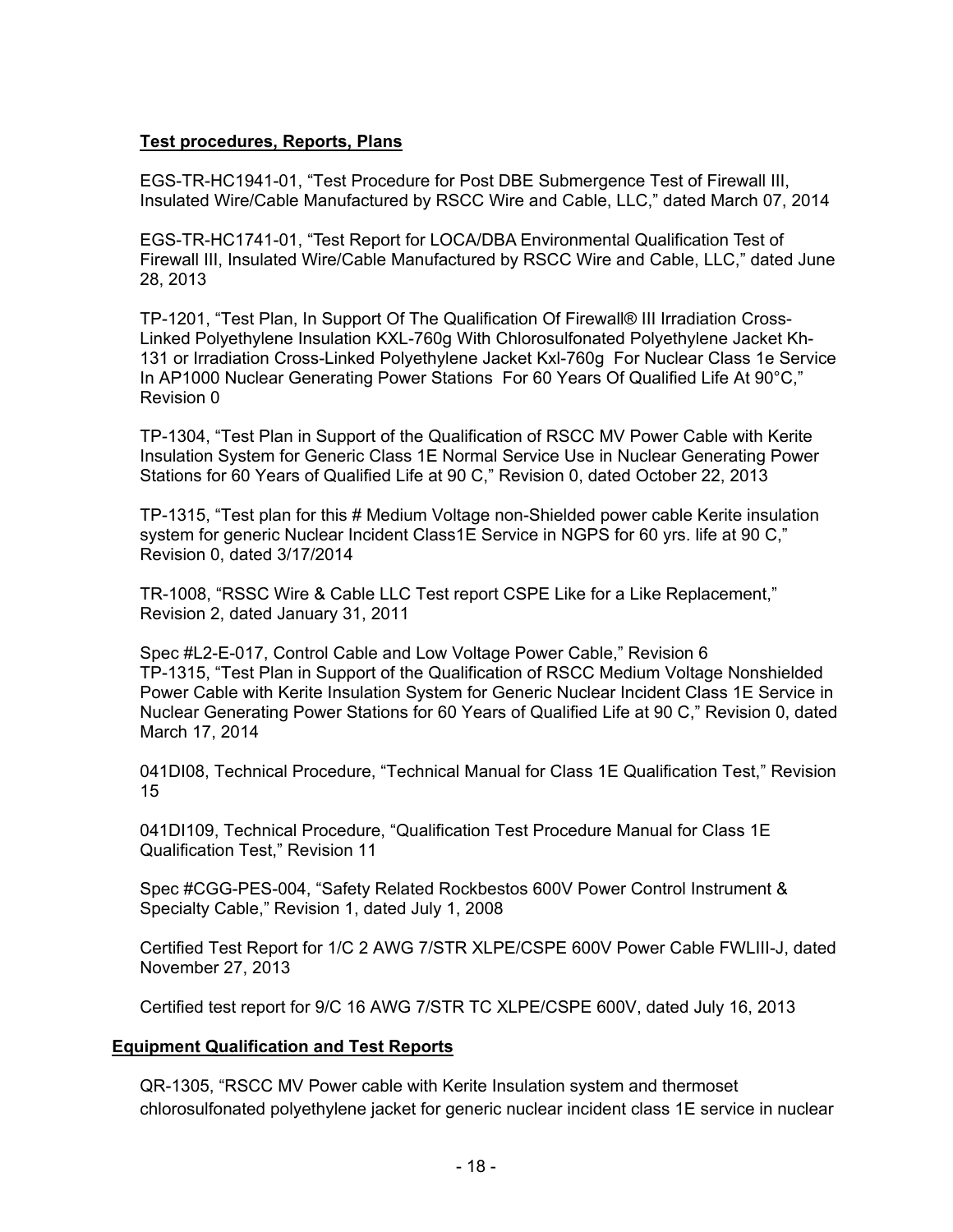generating power stations for 60 yrs. of qualified life at 90 C," Revision 0, dated March 22, 2013

QR-5804, "Report on qualification test for Rockbestos Firewall III Chemically cross-linked Polyethylene for Class 1E Service in Nuclear Generating Power Stations," dated October 24, 1984

QR-5804-Part II, **"**Report on Qualification on Flame testing for firewall chemically cross linked Polyethylene construction for Class 1E service in Nuclear generating stations," dated November 12, 1985

QR 5805, "Firewall III Irradiation cross-linked Polyethylene Construction Class IE Service in Nuclear Generating Stations," Revision 2, dated July 2, 1987

QR-8703, "Rockbestos Adverse Service, Coaxial, Twinaxial and Triaxial cable generic nuclear incident for class 1 E service in Nuclear Generating Stations," Revision 0, dated October 6, 1987

Certified test report for 3/C 6 AWG 7/STR TC XLPE/CSPE 600V, dated January 16, 2014

Spec #125-P-7, "600 Volt Single & Multiple Conductor Flame Retardant Power & Control," revision 4, dated January 28, 1998

## **Commercial Grade Dedication**

Commercial Grade Dedication Plan for Calibration Services from Tektronix Service Solutions, dated June 20, 2013

Commercial Grade Dedication Plan for Calibration Services from RALCO, Inc. dated December 12, 2013

Commercial Grade Dedication Plan for Soucy Techno Inc. - PO #154508 "KH-131 Mold Cure CSPE"

Commercial Grade Dedication Plan for Marmon Utility LLC – PO #153787 "Insulated Power Cable rated 5 to 35kV"

Commercial Grade Dedication Plan for Dow Chemical – PO #151896 "KP-901 Irradiated Foamed Polyethylene"

Commercial Grade Dedication Plan for Trinity Specialty Compounding – PO #154662 "KXL-760G Irradiated Polyolefin"

Commercial Grade Dedication Plan for R.D. Abbott Co. – PO #154448 "KS-550 CV Silicone"

Commercial Grade Dedication Plan for Electric Cable Compounds – PO #150779 "KZH-525 CV Zero Halogen"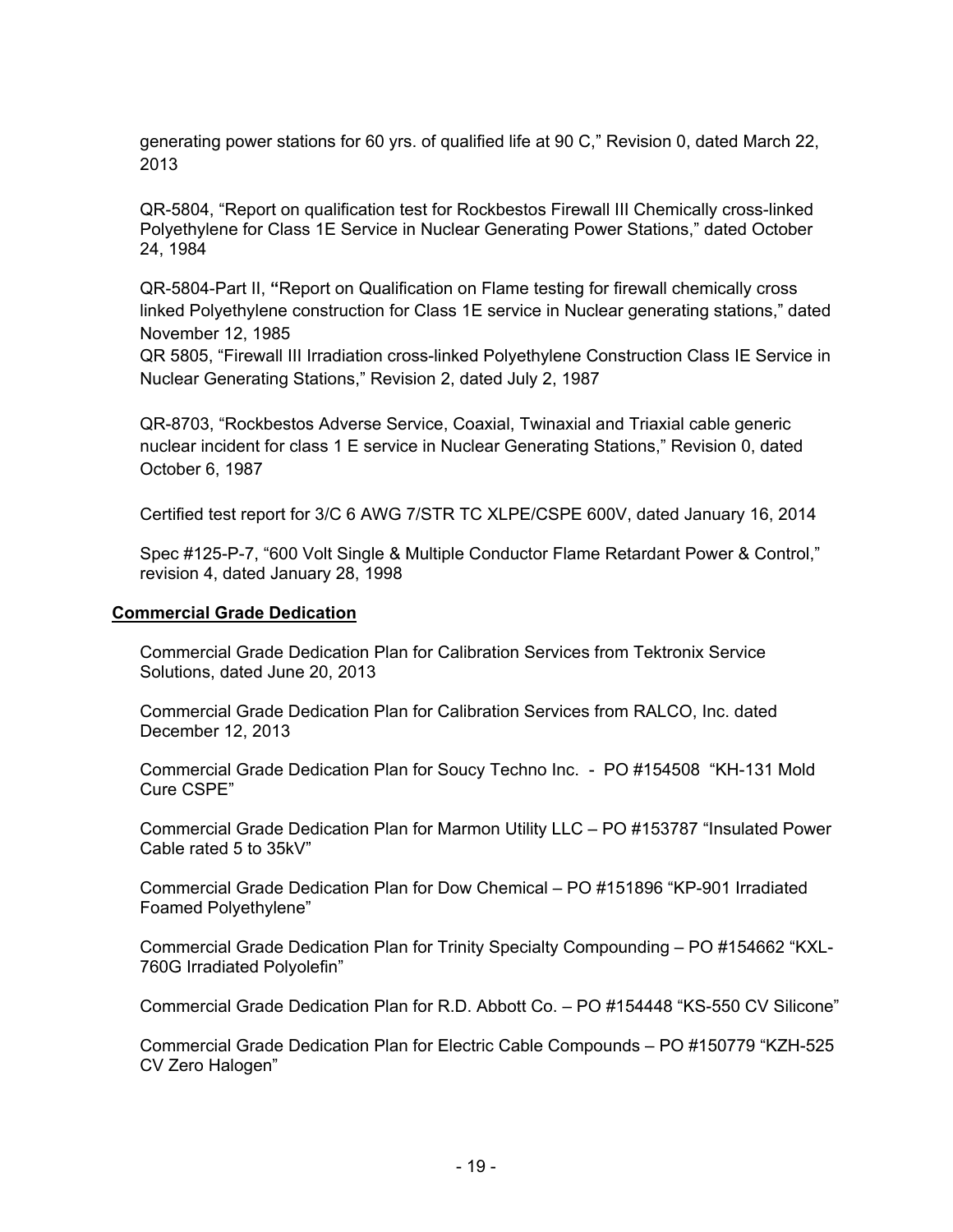A2LA Certificate No. 2357.09 for Tektronix, Inc. of North Billerica, Massachusetts, dated April 8, 2013

A2LA Certificate No. 2357.15 for Tektronix, Inc. of Novi, Michigan, dated September 16, 2013

A2LA Certificate No. 0802.01 for RALCO, Inc., dated December 11, 2013

A2LA Certificate No. 0802.01 for RALCO, Inc., dated July 20, 2011

Certificate of Calibration from Tekronix, Inc. for Rex Gauge durometer, Model #DD-4-A, dated December 30, 2013

Certificate of Calibration from RALCO, Inc. for Presco AG Tan Delta Reference Box, Model #TG-CAL, dated October 28, 2013

Certificate of Calibration from RALCO, Inc. for Mannix Temp & Humidity Meter, Model #LAM 8800, dated August 23, 2013

Certificate of Calibration from RALCO, Inc. for Sensitive Research Electrostatic Voltmeter, Model #ESH-25, dated September 28, 2012

Commercial Grade Dedication Technical Evaluation for RALCO, Inc., dated October 24, 2012

# **Commercial Grade Surveys**

Electric Cable Compounds, Inc., dated April 26, 2011 Harbour Industries, dated January 18, 2011 Silmix-Wacker Chemical Corp., dated April 5, 2011 Trinity Specialty Compounding, dated October 13, 2011 Marmon Utility LLC, dated August 31, 2011

# **Audits**

Audit No. 2011-1, "10CFR50 Appendix B Audit Checklist," for audit of Steris Isomedix Services, audit conducted June 23, 2011

Audit No. 2011-2, "10CFR50 Appendix B Audit Checklist," for audit of QualTech NP, audit conducted September 12 - 13, 2011

# **Design Changes**

Purchasing Specification RPS-87A/KXL-760G, "Polyolefin Wire Insulation for Service to 90 C Flame-Retardant, Irradiation Crosslinkable Compound," Revision 19, dated January 25, 2010

Purchasing Specification RPS-87A/KXL-760D, "Polyolefin Wire Insulation for Service to 90 C Flame-Retardant, CV Crosslinkable Compound," Revision 9, dated January 15, 2010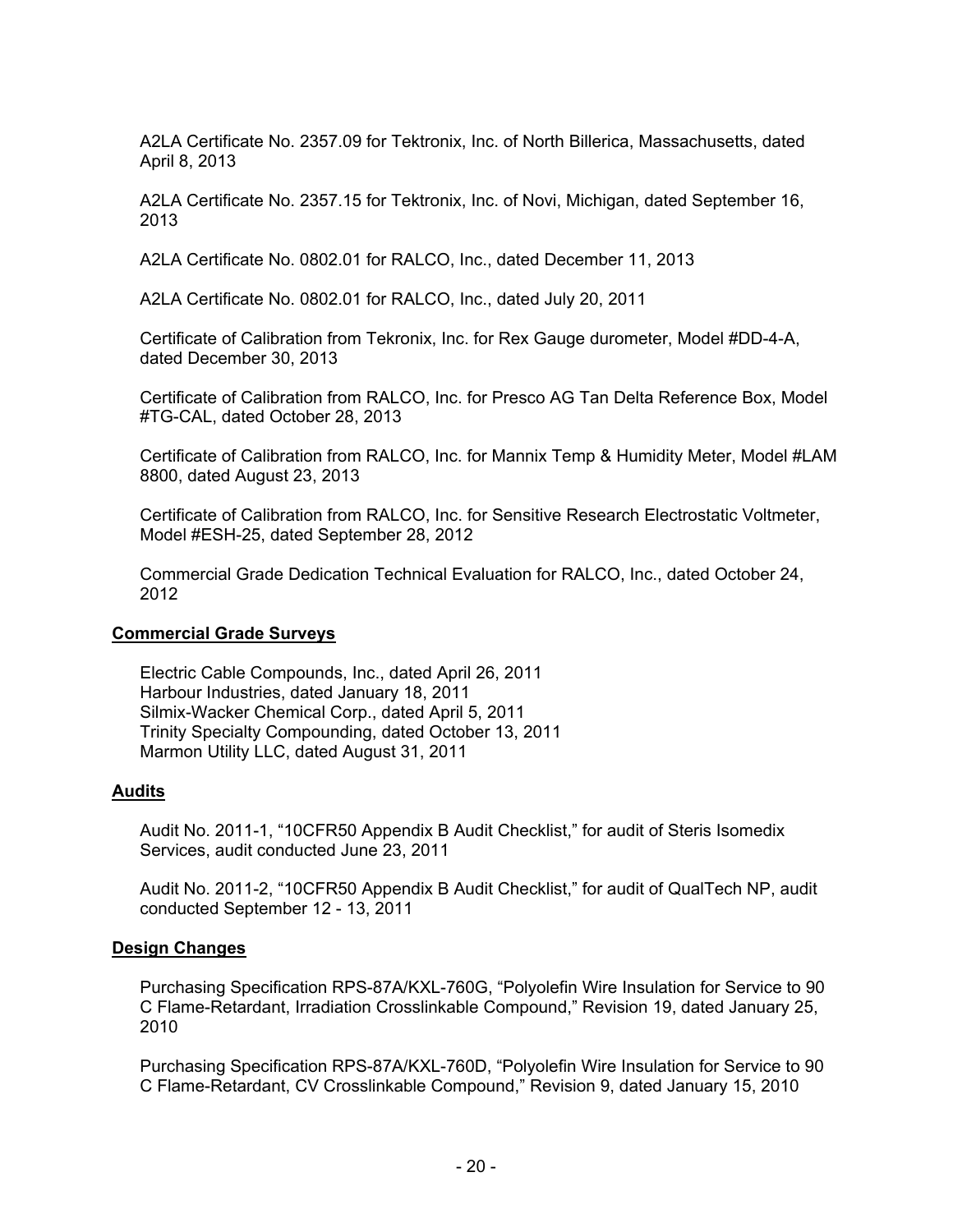Purchasing Specification RPS-87A/KS-550-CV, "Radiation Resistant Silicone Rubber Wire Insulation," Revision 1, dated June 3, 1992

## **Calibration Records**

Report #140129-6, Digital Temperature Indicator, dated January 29, 2014

Report #140129-7, Pressure Transducer, dated January 29, 2014

Report #140129-8, AC Test Set, dated January 29, 2014

Report #140129-9, AC Test Set, dated January 29, 2014

Report #14129-10, AC Test set, dated January 29, 2014

Report #140129-13, AC Test Set, dated January 29, 2014

Report #140129-14, AC Test Set, dated January 29, 2014

Report #140129-11, AC Test Set, dated January 29, 2014

Report #140129-1, Current Controllers, dated January 29, 2014

Report #140129-3, Current Controllers, dated January 29, 2014

Report #140129-4, Current Controllers, dated January 29, 2014

Report #140129-5, Current Controllers, dated January 29, 2014

Report #140129-2, Current Controllers, dated January 29, 2014

Report #140129-1, Current Controllers, dated January 29, 2014

Report #140131, Flow Gauge, dated January 31, 2014

Certificate of calibration-spark tester-HF-15AC/BD-22S, dated July 16, 2013

Certificate of calibration-Ralco, temp & humidity meter, mannix, model #LAM 8800, dated August 23, 2013

Certificate of calibration-Ralco, electrostatic voltmeter, sensitive research, model #esh-26, dated September 27, 2012

Certificate of calibration #130808 for AC Test Set, dated August 8, 2013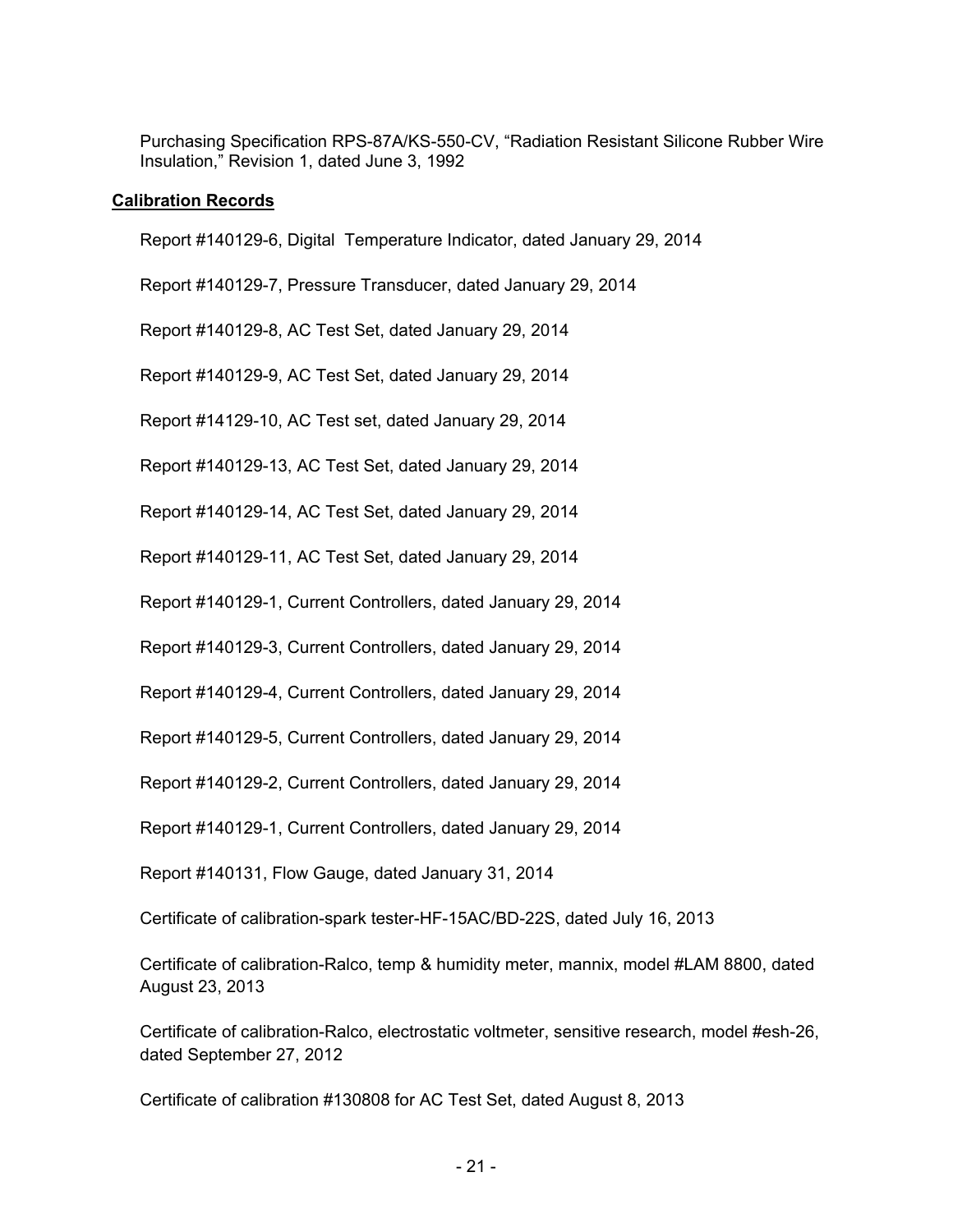Certificate of calibration #130926 for Megohmmeter, dated September 26, 2013

Certificate of calibration #140116 for Digital ohmmeter, dated January 16, 2014

Micrometer calibration for MIT #293-344, RC-875, dated December 11, 2013

Certificate of calibration for Dial caliper MIT#CD-6 CSX, 07293886, dated December 11, 2013

Certificate of calibration #131115 for Microscope, dated November 15, 2013

### **Corrective Action Reports**

List of all (for nuclear) Corrective Action Reports (CARs) from 2013 & 2014 List of all (for nuclear) open CARs CAR 13-029, dated February 20, 2013 CAR 13-035, dated March 1, 2013 CAR 13-050, dated May 14, 2013 CAR 13-062, dated June 20, 2013 CAR 13-069, dated July 9, 2013 CAR 13-074, dated July 26, 2013 CAR 13-077, dated August 9, 2013 CAR 13-078, dated August 9, 2013 CAR 13-079, dated August 12, 2013 CAR 13-082, dated August 13, 2013 CAR 13-086, dated September 12, 2013 CAR 13-087, dated September 12, 2013 CAR 13-088, dated September 12, 2013 CAR 13-089, dated September 12, 2013 CAR 13-090, dated September 16, 2013 CAR 13-096, dated October 11, 2013 CAR 13-097, dated October 16, 2013 CAR 13-100, dated October 18, 2013 CAR 13-102, dated October 29, 2013 CAR 13-113, dated November 8, 2013 CAR 13-114, dated November 8, 2013 CAR 13-115, dated November 11, 2013 CAR 13-116, dated November 11, 2013 CAR 13-117, dated November 11, 2013 CAR 13-118, dated November 11, 2013 CAR 13-119, dated November 11, 2013 CAR 13-120, dated November 11, 2013 CAR 13-121, dated November 11, 2013 CAR 13-123, dated November 11, 2013 CAR 14-007, dated February 6, 2014 CAR 14-010, dated February 6, 2014 CAR 14-020, dated March 7, 2014 CAR 14-048, dated April 14, 2014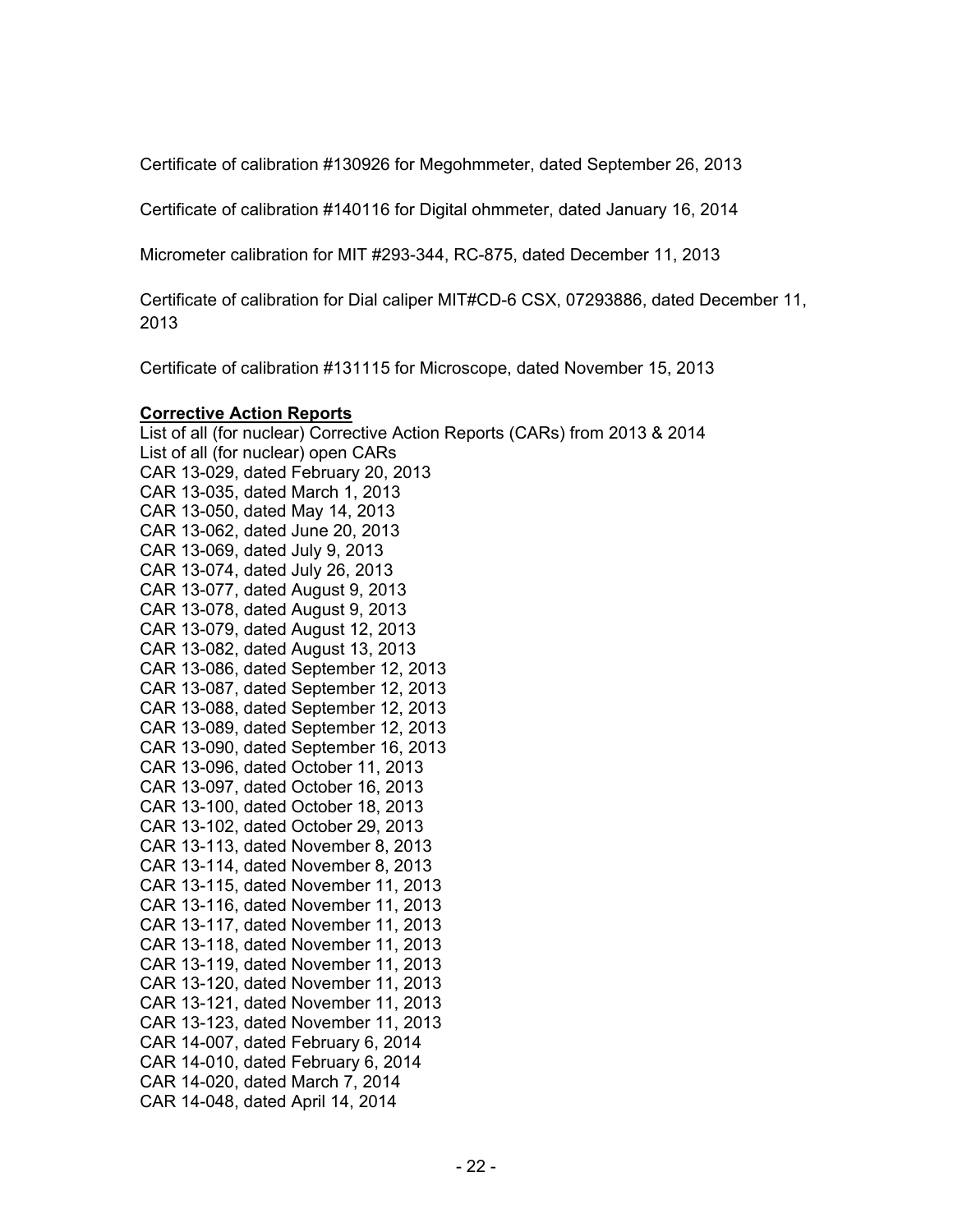CAR 14-050, dated April 15, 2014 CAR 14-052, dated April 15, 2014 CAR 14-056, dated April 15, 2014

### **Off Standard Reports**

Off Standard Report 82361, dated May 20, 2014 List of all (for nuclear) Off Standard Reports (OSRs) from 2013 & 2014 List of all (for nuclear) open OSRs OSR Trend Report (for nuclear) by type of issue for 2014 OSR 82033, dated January 27, 2014 OSR 82052, dated February 4, 2014 OSR 82053, dated March 3, 2014 OSR 82054, dated March 4, 2014 OSR 82065, dated February 20, 2014 OSR 82071, dated February 24, 2014 OSR 82080, dated February 10, 2014 OSR 82088, dated March 20, 2014 OSR 82089, dated February 26, 2014 OSR 82114, dated March 13, 2014 OSR 82138, dated March 17, 2014 OSR 82193, dated April 7, 2014 OSR 82195, dated April 7, 2014 OSR 82198, dated April 9, 2014 OSR 82200, dated April 9, 2014 OSR 82201, dated April 7, 2014 OSR 82202, dated April 7, 2014 OSR 82204, dated April 8, 2014 OSR 82207, dated April 11, 2014 OSR 82226, dated April 7, 2014 OSR 82228, dated April 7, 2014

### OSR 82361, dated May 20, 2014

### **Faulty Material Reports**

List of all (for nuclear) Faulty Material Reports (FMRs) from 2013 & 2014 FMR 11420, dated March 7, 2013 FMR 11246, dated March 25, 2013 FMR 11423, dated April 19, 2013 FMR 11251, dated May 13, 2013 FMR 11255, dated September 9, 2013 FMR 11256, dated September 9, 2013 FMR 11257, dated October 4, 2013 FMR 11258, dated January 27, 2014 FMR 11446, dated April 15, 2014 FMR 11261, dated April 30, 2014

# **New Condition Reports Generated**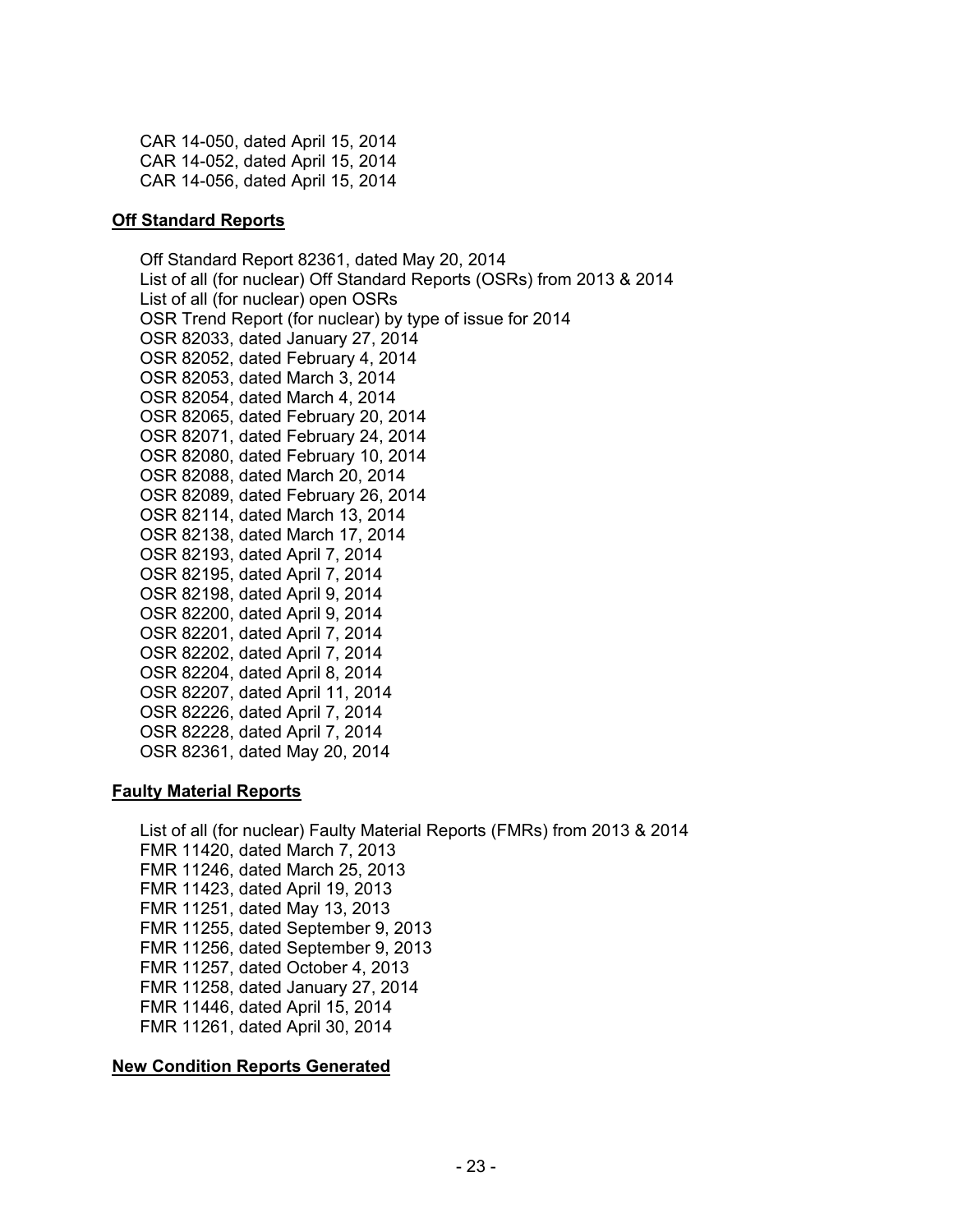CAR No. 14-072, Corrective Action Report on "There are no controls over the use of the "Notice of Anomaly" form used in the EQ reports," dated May 20, 2014

CAR 14-073, Corrective Action Report on "There are no controls over how returns are inspected when they are received at RSCC," dated May 20, 2014

CAR 14-075, Corrective Action Report on "OSR's for jacket defects have been trending upward over the past 3 months (13 in February, 24 in March, 30 in April, and 31 in May – through 5/20)," dated May 21, 2014

CAR 14-076, Corrective Action Report on "Trending of calibration results is not being documented in a controlled manner," dated May 21, 2014

CAR 14-077, Corrective Action Report on "On the 835, the capstan pressure posting was not being followed by the operator," dated May 21, 2014

CAR 14-078, Corrective Action Report on "Test reports for EQ testing supplied by outside sources do not have a documented review upon receipt," dated May 21, 2014

CAR 14-079, Corrective Action Report on "PO 151975 for qualification testing did not go through the proper review process for nuclear orders (QA and Eng.)," dated May 21, 2014

CAR 14-080, Corrective Action Report on "TD-005418 has incorrect requirements for min bending radius and max pulling tensions. All three revisions contain these errors. Part 21 evaluation must be done," dated May 22, 2014

CAR 14-081, Corrective Action Report on "There are a number of CGD items that do not have technical evaluations or dedication plans," dated May 22, 2014

CAR 14-082, Corrective Action Report on "The 10CFR21 procedure (010SP004) does not contain all of the requirements, though our documents contains all of the required elements," dated May 22, 2014

CAR 14-083, Corrective Action Report on "The CAR procedure (071SP008) does not include all NQA-1 requirements," dated May 22, 2014

CAR 14-084, Corrective Action Report on "Production Supervisors do not have training records for the OSR procedure (072SP005), though they are dispositioning OSRs," dated May 22, 2014

CAR 14-085, "Corrective Action Report on the use of L4 oil on the KXL-760 insulation, qualification is unknown, part 21 evaluation is required," dated May 22, 2014

CAR 14-086, Corrective Action Report on "The audit performed by RSCC on Steris Isomedix in May 2011 showed that the calibration service used for their spectrophotometer was registered to the ISO 9001 standard by an Irish company," dated May 22, 2014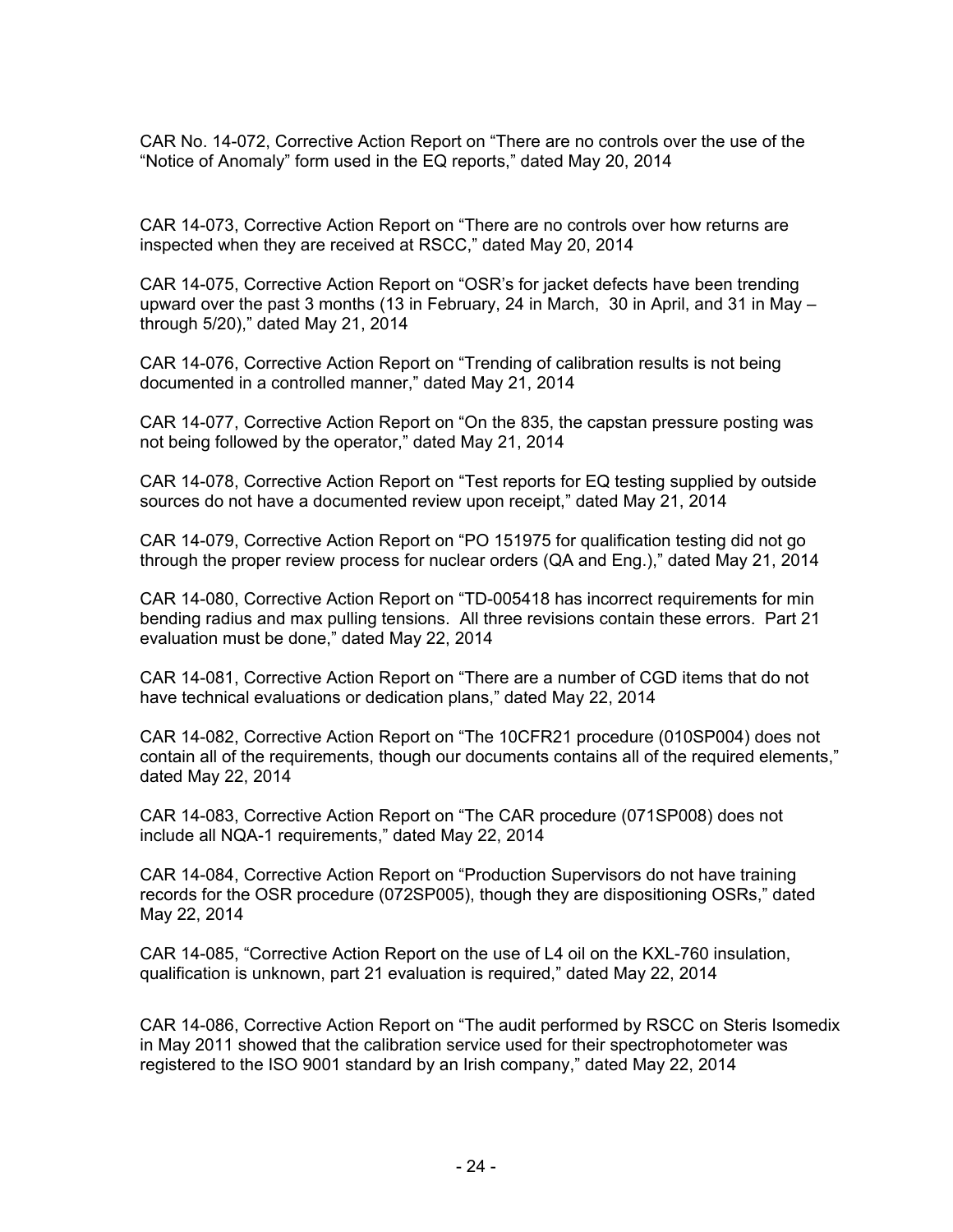CAR 14-087, Corrective Action Report on "Mirion Technologies claims 2133 & 2134 – cables returned for failing the customer's pressure test," dated May 22, 2014

### **New Work Orders Generated**

Work order No. 1405-13431, "Air pressure gauge on the front payoff does not work," dated May 22, 2014

Work order No. 1405-13432, "Air pressure gauge for the take up belt capstan needs mounting and repair," dated May 22, 2014

#### **Miscellaneous**

Process Book 801 – Extruder

Process Book 835

RPS Nuclear Impact Form

- RPS-87A/KXL-760G Rev 19 1/25/10
- RPS-87A/KXL-760D Rev 9 1/15/10
- RPS-KS-550CV Rev1 9/15/03

PAR No. 07-04, Preventative Action Request (PAR), "At the jacket extrusion lines, there currently is no control on payoff capstan air pressure settings," dated May 28, 2007

RSS-3-021, Firewall III, Single and Multi-conductor Cable, 300-2000 Volts 20 AWG-750 kcmil, Specification, Issue 15

E-2412, Technical Data Sheet specification, 1/C 2 AWG 7/.0974" Tinned Copper, .045 "FR-XLPE, .030" Black CSPE 600V, Revision 1

TD-005418 titled "Class 1E Nuclear safety related 90°C 600V 1/C 2AWG power cables," Revision 2

TD-005418, Product Specification Drawing, "Class 1E Nuclear safety related 90°C 600V 1/C 2AWG power cables," Revision 2

Rockbestos Products, Technical Bulletin #28, "Bending Radii & Installation Practices," Revision 5

ASTM Designation: B8-11, Standard Specification for Concentric-Lay-Stranded Copper Conductors, Hard, Medium-Hard, or Soft, pages 15-16, 2011 version

Rockbestos-Surprenant Co., manufacturing process sheet, dated September 29, 2006 RPS-98, RSCC Wire & Cable LLC, Purchase specification, Revision 8, dated May 11, 2014

125 –P-7 "600 V Single and Multiple Conductor Flame Retardant Power Control," dated January 28, 1998

ICEA S-66-524, shop order number 742798, dated November 26, 2013